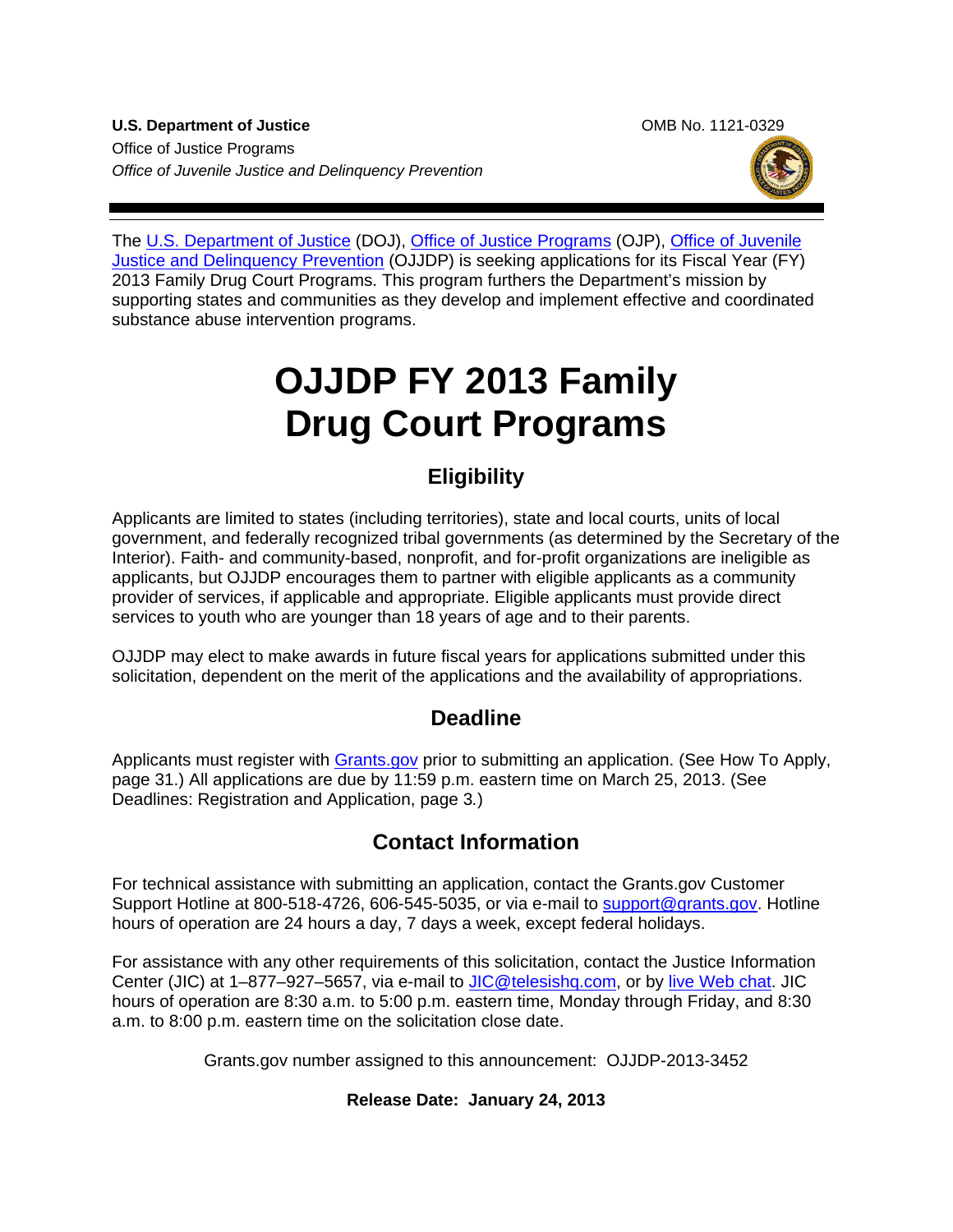| 1. | Information to Complete the Application for Federal Assistance (SF-424)  15 |  |
|----|-----------------------------------------------------------------------------|--|
| 2. |                                                                             |  |
| 3. |                                                                             |  |
| 4. |                                                                             |  |
| 5. |                                                                             |  |
| 6. |                                                                             |  |
| 7. |                                                                             |  |
| 8. |                                                                             |  |
|    |                                                                             |  |
|    |                                                                             |  |
|    |                                                                             |  |
|    |                                                                             |  |
|    |                                                                             |  |
|    |                                                                             |  |
|    | Appendix B: Common Characteristics of Family Dependency Treatment Courts35  |  |
|    |                                                                             |  |

### **Contents**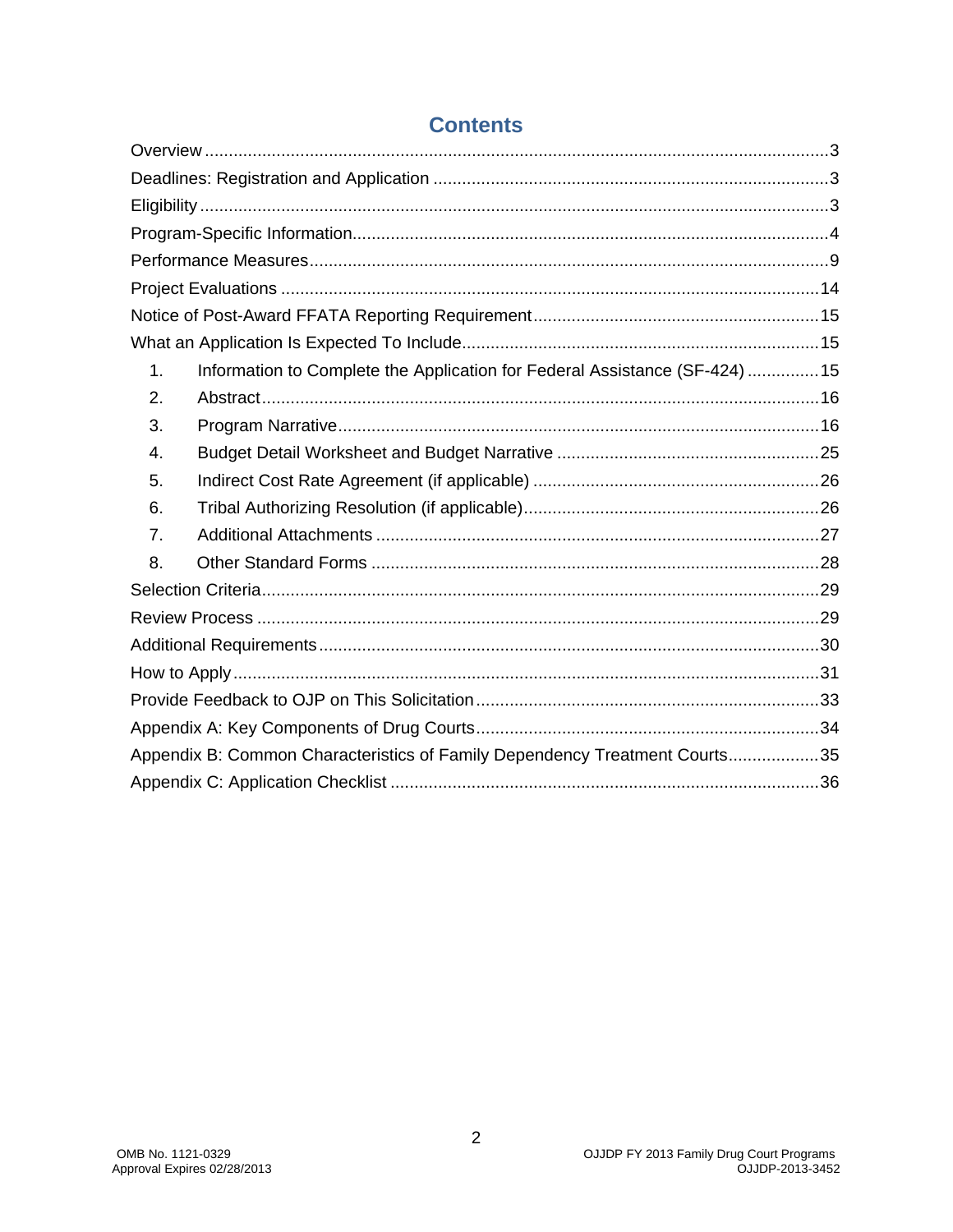## **OJJDP FY 2013 Family Drug Court Programs (CFDA #16.585)**

### <span id="page-2-0"></span>**Overview**

The Office of Juvenile Justice and Delinquency Prevention (OJJDP) will award funding to enhance the capacity of family drug courts. The Family Drug Courts program builds the capacity of states, state and local courts, units of local government, and federally recognized tribal governments to either implement new drug courts or enhance pre-existing drug courts for individuals with substance abuse disorders or substance use and co-occurring mental health disorders, including histories of trauma, who are involved with the family dependency court as a result of child abuse, neglect, and other parenting issues. Applicants must provide services to the parents in the program and their children. This program provides seed money, not long-term support. OJJDP expects successful applicants to develop and implement a sustainability plan during the grant period to continue operation of the family drug court when the grant ends. This program is authorized by 42 U.S.C. 3797u, *et seq.* 

### <span id="page-2-1"></span>**Deadlines: Registration and Application**

Applicants must register with Grants.gov prior to submitting an application. OJP encourages applicants to register several weeks before the application submission deadline. In addition, OJJDP urges applicants to submit their applications **at least 72 hours prior** to the due date to allow them time to receive the validation message and to correct any problems that may have caused a rejection notification. The deadline to apply for funding under this announcement is 11:59 p.m*.* eastern time on March 25, 2013*.* See How To Apply, page 31, for details.

### <span id="page-2-2"></span>**Eligibility**

Applicants are limited to states, state and local courts, units of local government, and federally recognized tribal governments (as determined by the Secretary of the Interior) acting together or through agreements with other public and private entities. Faith- and community-based, nonprofit, and for-profit organizations are ineligible as applicants, but OJJDP encourages them to partner with eligible applicants as a community provider of services, if applicable and appropriate. Eligible applicants must provide direct services to youth who are younger than 18 years of age and their parents.

OJJDP welcomes joint applications from two or more eligible applicants; however, one applicant must be clearly indicated as the primary applicant (for correspondence, award, and management purposes) and the others indicated as co-applicants.

<span id="page-2-3"></span>An eligible applicant may designate a subunit of government (for example, county probation department, district attorney's office, or pretrial services agency) as the authorized representative. For example, the county executive may designate the county probation or district attorney's office as its representative when applying for this grant. In such cases, the applicant must submit an authorization letter from the eligible agency or organization.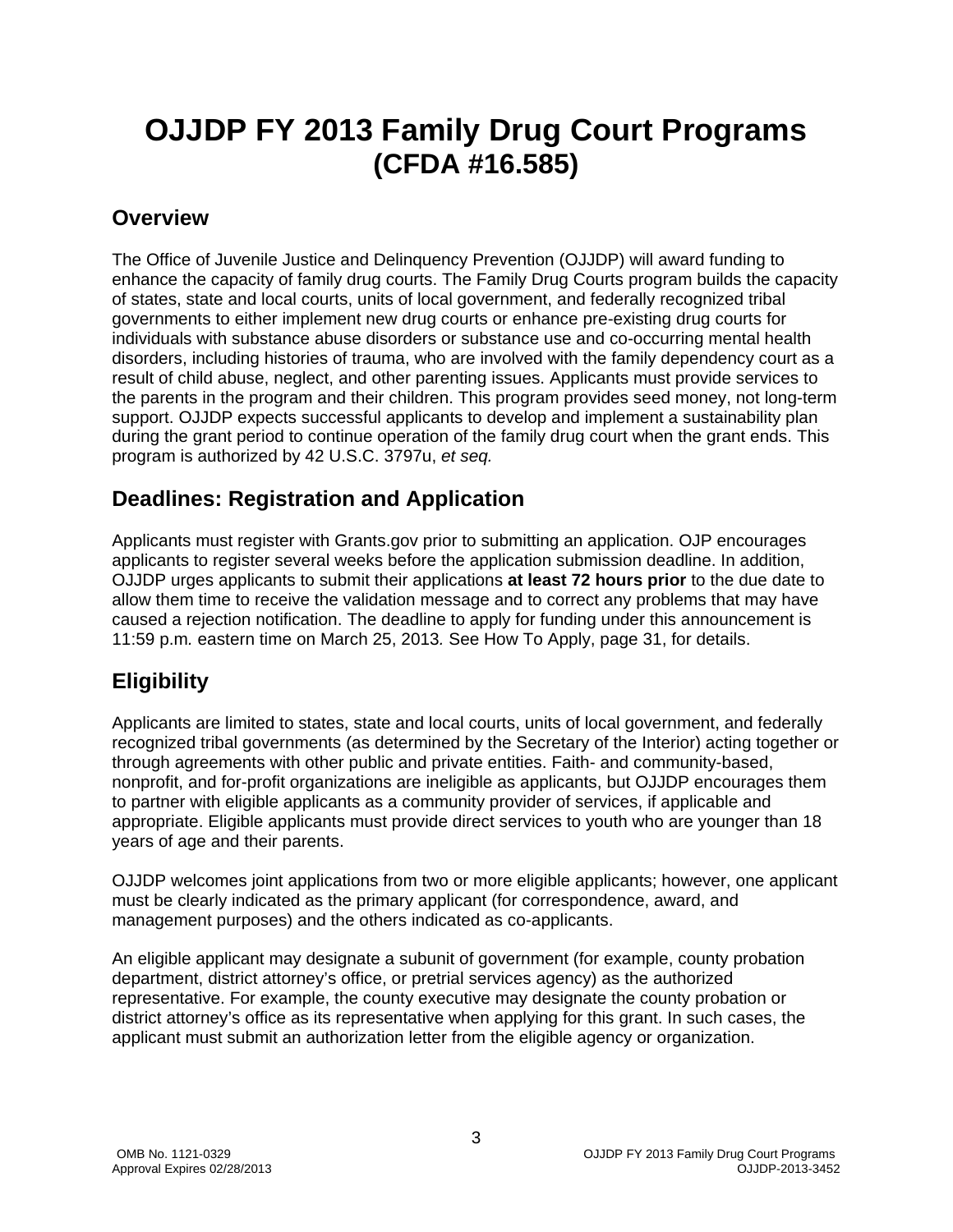### <span id="page-3-0"></span>**Program-Specific Information**

The Family Drug Court program seeks to build the capacity of states, state courts, local courts, units of local government, and federally recognized tribal governments to either implement new or enhance pre-existing drug courts to provide services for individuals with substance use disorders or substance use and co-occurring mental health disorders who are involved with the family dependency court as a result of child abuse and neglect issues. The programs must provide services to parents in the program and their children. Also, OJJDP encourages applicants to consider the needs of veteran/military families.

A drug court is a specially designed court calendar or docket; OJJDP does not encourage applicants to create a separate or special jurisdiction court. A family drug court is devoted to cases of child abuse and neglect that involve the child's parents or other caregivers who have substance abuse problems. Its purpose is to protect the safety and welfare of the children while giving parents the tools they need to become sober, responsible caregivers. The authorizing statute, 42 U.S.C. 3797u et seq., requires that any family drug court that this program funds limit participation to nonviolent offenders. For this solicitation, adult violent offender means a person who: (1) is charged with or convicted of an offense that is punishable by a term of imprisonment exceeding 1 year, during the course of which: (a) the person carried, possessed, or used a firearm or dangerous weapon, (b) the person caused the death of or serious bodily injury to another person, or (c) the person used force against another person without regard to whether any of the circumstances described above are an element of the offense or conduct of which or for which the person is charged or convicted; or (2) has one or more prior convictions for a felony crime of violence involving the use or attempted use of force against a person with the intent to cause death or serious bodily harm (42 U.S.C. 3797u-2). For this solicitation, juvenile violent offenders means a juvenile who has been convicted of, or adjudicated delinquent for, a felony-level offense that (1) has as an element, the use, attempted use, or threatened use of physical force against the person or property of another or the possession or use of a firearm; or (2) by its nature, involves a substantial risk that physical force against the person or property of another may be used in the course of committing the offense (42 U.S.C. 3797u-2(b)). Funding will be immediately suspended if DOJ determines that violent offenders are participating in any program funded under this solicitation.

The authorizing statute, 42 U.S.C.3797u(c)(1), requires mandatory periodic drug testing. Each participant must be tested for every controlled substance that the participant has been known to abuse and for any that the court may require. The family drug court must impose graduated sanctions that increase punitive measures, therapeutic measures, or both whenever a participant fails a drug test. Such sanctions and measures may include, but are not limited to, one or more of the following:

- Incarceration.
- Detoxification treatment.
- Residential treatment.
- Increased time in the program.
- Termination from the program.
- Increased drug screening requirements.
- Increased court appearances.
- Increased counseling.
- Increased supervision.
- Electronic monitoring.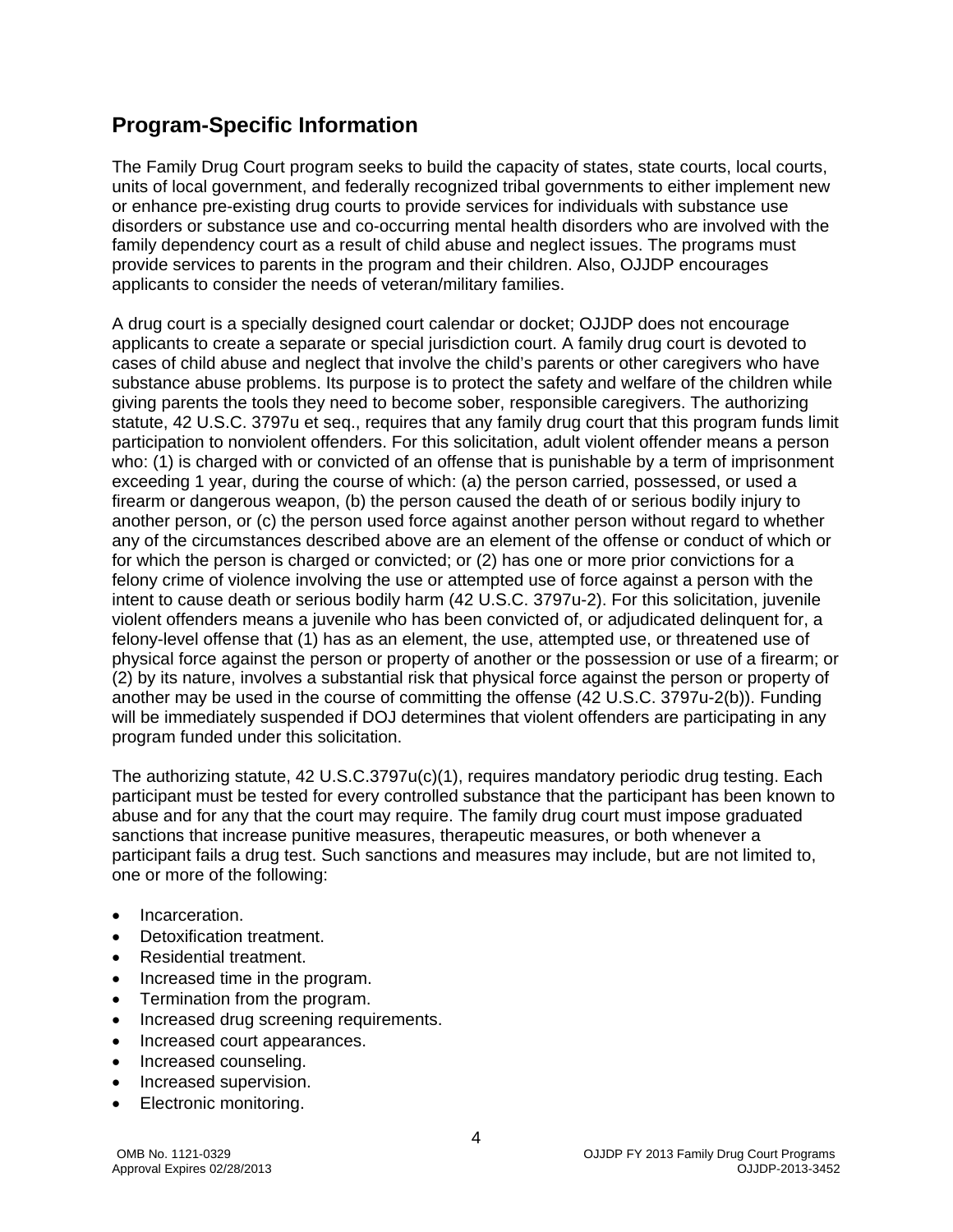Applicants should review and reference the *Ten Key Components of a Drug Court* (see Appendix A on page 34) and the *Common Characteristics of Family Dependency Treatment (*see Appendix B on page 35) and use them as a guide.

This solicitation offers two family drug court grant categories. Applicants must clearly designate under which category they are applying.

**Category 1: Implementation** grants are available to jurisdictions that have completed a substantial amount of planning and are ready to implement a family drug court. These are for jurisdictions where either no family drug court currently exists or a family drug court has been operational for less than 1 year. To be eligible to apply under this category, jurisdictions may already have other types of drug or treatment courts (such as adult drug or mental health courts) but may not have a current, operational family drug court. Applicants must address all eight components outlined below.

**Category 2: Enhancement** grants are available to jurisdictions with a fully operational (for at least 1 year) family drug court that wish to enhance the operation of the court. Applicants must address each of the eight components outlined below and explain the extent of any categories that they have already implemented.

All applicants must address each of the following eight components: (see Program Design and Implementation, page 17):

- 1. Collaborative planning
- 2. Eligibility, engagement, and screening
- 3. Assessment, service delivery, and case management (including services for children, parents, and families)
- 4. Program design and duration
- 5. Continuing judicial supervision
- 6. Mandatory drug testing and monitoring
- 7. Staff training
- 8. Management information systems and evaluation.

#### **Purpose**

The purpose of the program is to build the capacity of states, state courts, local courts, units of local government, and federally recognized tribal governments either to implement new or enhance pre-existing drug courts for substance-abusing adults involved with the family dependency court as a result of child abuse and neglect issues.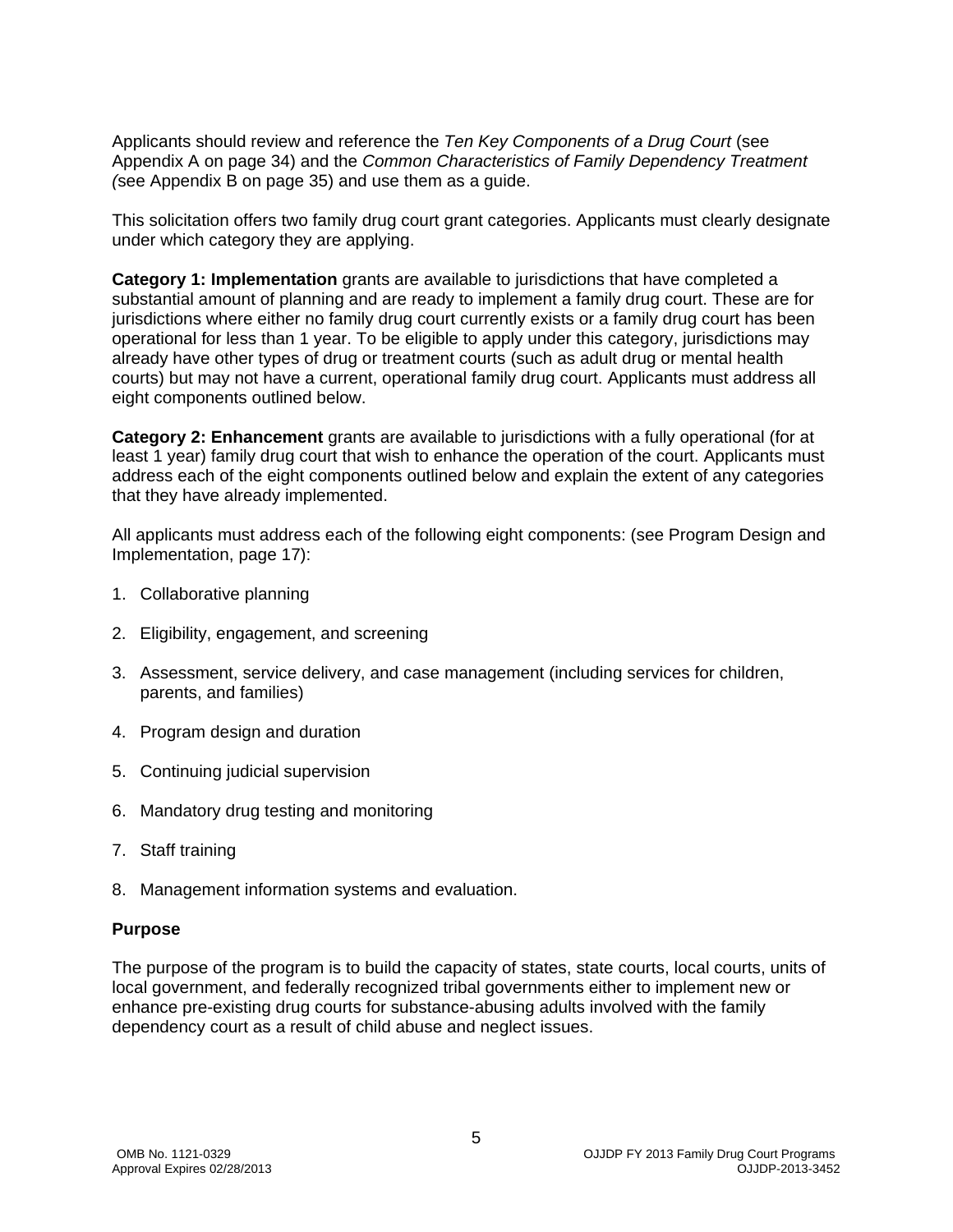#### **Goals, Objectives, and Deliverables**

The program's goal is to provide substance-abusing parents with support, treatment, and access to services that will protect children, reunite families, when safe to do so, and expedite permanency. The objectives are to increase the capacity of courts to intervene with substanceabusing adults and adults with co-occurring mental health disorders who are involved with the court as a result of child abuse and neglect issues.

#### **Evidence-based Programs or Practices**

OJP strongly emphasizes the use of data and evidence in policy making and program development in criminal justice. OJP is committed to:

- improving the quantity and quality of evidence OJP generates;
- integrating evidence into program, practice, and policy decisions within OJP and the field; and
- improving the translation of evidence into practice.

OJP considers programs and practices to be evidence-based when their effectiveness has been demonstrated by causal evidence, generally obtained through one or more outcome evaluations. Causal evidence documents a relationship between an activity or intervention (including technology) and its intended outcome, including measuring the direction and size of a change, and the extent to which a change may be attributed to the activity or intervention. Causal evidence depends on the use of scientific methods to rule out, to the extent possible, alternative explanations for the documented change. The strength of causal evidence, based on the factors described above, will influence the degree to which OJP considers a program or practice to be evidence-based. OJP's CrimeSolutions.gov and OJJDP's [Model Program Guide](http://www.ojjdp.gov/mpg/) Web sites are two resources that applicants may use to find information about evidence-based programs in criminal justice, juvenile justice, and crime victim services. The following two Web sites are additional resources:

- Substance Abuse and Mental Health Services Administration's *Guide to Evidence-Based Practices* at www.samhsa.gov/ebpwebguide
- National Registry of Evidence-Based Programs and Practices at www.nrepp.samhsa.gov/

#### **Attorney General's National Task Force on Children Exposed to Violence**

OJJDP is committed to facilitating identification, screening, assessment, and treatment to promote the recovery and well-being of children, youth, and families who have been exposed to violence. In December 2012, the Attorney General's National Task Force on Children Exposed to Violence published a report with over 50 recommendations to improve the nation's response to children exposed to violence. The report can be found at

[www.justice.gov/defendingchildhood/cev-rpt-full.pdf.](http://www.justice.gov/defendingchildhood/cev-rpt-full.pdf) OJJDP encourages applicants to review the report and, when appropriate, include the use of trauma-informed care and training in the project design of programs serving youth and families.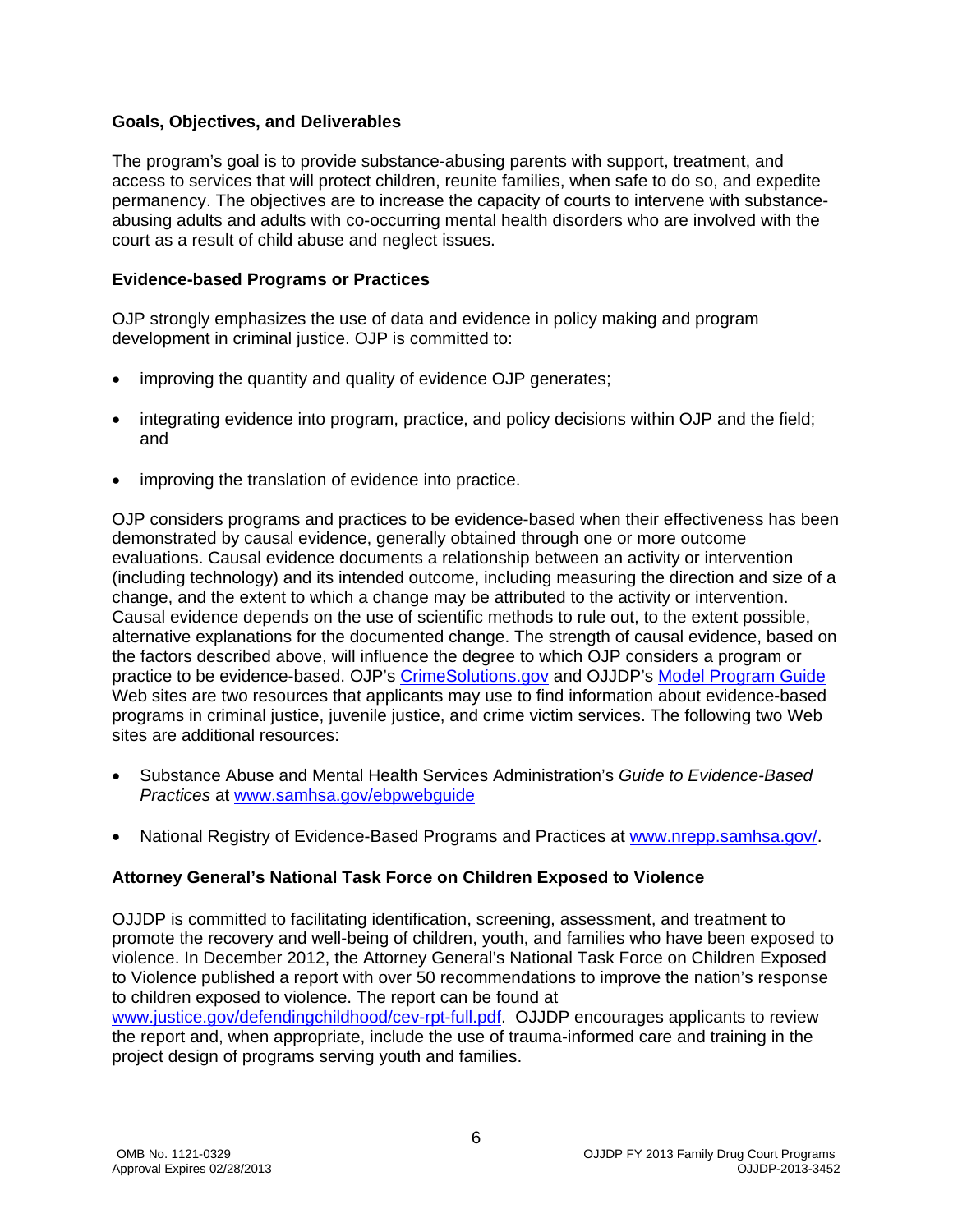#### **Amount and Length of Awards**

**Category 1: Implementation Grants. Competition ID: OJJDP-2013-3462.** OJJDP will make awards of as much as \$650,000 per award for as long as 3 years. The award will cover the entire requested project period.

**Category 2: Enhancement Grants. Competition ID: OJJDP-2013-3465.** OJJDP will make awards of as much as \$550,000 per award for as long as 3 years. The award will cover the entire requested project period.

All awards are subject to the availability of appropriated funds and to any modifications or additional requirements that may be imposed by law.

#### **Budget Information**

**Limitation on Use of Award Funds for Employee Compensation, Waiver.** With respect to any award of more than \$250,000 made under this solicitation, federal funds may not be used to pay total cash compensation (salary plus bonuses) to any employee of the award recipient at a rate that exceeds 110% of the maximum annual salary payable to a member of the Federal Government's Senior Executive Service (SES) at an agency with a Certified SES Performance Appraisal System for that year. The 2012 salary table for SES employees is available at [www.opm.gov/oca/12tables/indexSES.asp.](http://www.opm.gov/oca/12tables/indexSES.asp) Note: A recipient may compensate an employee at a higher rate, provided the amount in excess of this compensation limitation is paid with nonfederal funds. (Any such additional compensation will not be considered matching funds where match requirements apply.)

The limitation on compensation rates allowable under an award may be waived on an individual basis at the discretion of the Assistant Attorney General for OJP. An applicant requesting a waiver should include a detailed justification in the budget narrative of its application. Unless the applicant submits a waiver request and justification with the application, the applicant should anticipate that OJP will request the applicant to adjust and resubmit its budget.

The justification should include the particular qualifications and expertise of the individual, the uniqueness of the service being provided, the individual's specific knowledge of the program or project being undertaken with award funds, and a statement explaining that the individual's salary is commensurate with the regular and customary rate for an individual with his/her qualifications and expertise, and for the work to be done.

**Minimization of Conference Costs.** OJP encourages applicants to review the guidance on conference approval, planning, and reporting that is available on the OJP Web site at [www.ojp.gov/funding/confcost.htm.](http://www.ojp.gov/funding/confcost.htm) This guidance sets out the current OJP policy, which requires all funding recipients who propose to hold or sponsor conferences (including, meetings, trainings, and other similar events) to minimize costs, requires OJP review and prior written approval of most conference costs for cooperative agreement recipients (and certain costs for grant recipients) and generally prohibits the use of OJP funding to provide food and beverages at conferences. The guidance also sets upper limits on many conference costs, including facility space, audio/visual services, logistical planning services, programmatic planning services, and food and beverages (in the rare cases where food and beverage costs are permitted).

Prior review and approval of conference costs can take time (see the guidance for specific deadlines), and applicants should take this into account when submitting proposals. Applicants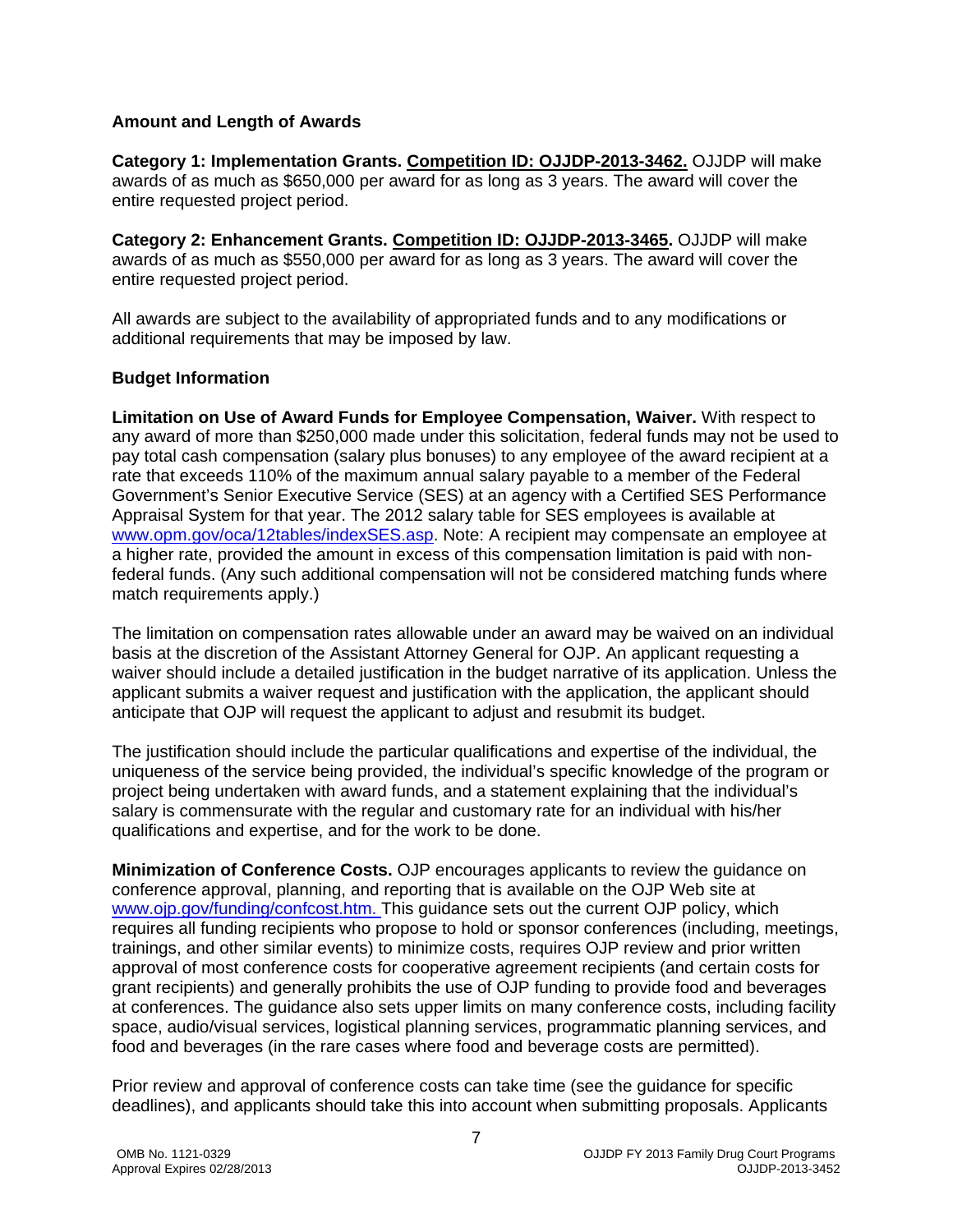also should understand that conference cost limits may change and that they should check the guidance for updates before incurring such costs.

**Note on food and beverages.** OJP may make exceptions to the general prohibition on using OJP funding for food and beverages, but will do so only in rare cases where food and beverages are not otherwise available (e.g., in extremely remote areas); the size of the event and capacity of nearby food and beverage vendors would make it impractical to not provide food and beverages; or a special presentation at a conference requires a plenary address where conference participants have no other time to obtain food and beverages. Any such exception requires OJP's prior written approval. The restriction on food and beverages does not apply to water provided at no cost, but does apply to any and all other refreshments, regardless of the size or nature of the meeting. Additionally, this restriction does not affect direct payment of per diem amounts to individuals in a travel status under your organization's travel policy.

#### **The provision of food and/or beverages to youth as part of programmatic activity is not subject to the above restriction because such activity does not fall within the definition of a conference, training, or meeting.**

**Costs Associated with Language Assistance (if applicable).** If an applicant proposes a program or activity that would deliver services or benefits to individuals, the costs of taking reasonable steps to provide meaningful access to those services or benefits for individuals with limited English proficiency may be allowable. Reasonable steps to provide meaningful access to services or benefits may include interpretation or translation services where appropriate.

For additional information, see the "Civil Rights Compliance" section of the OJP "Other Requirements for OJP Applications" Web page at [www.ojp.usdoj.gov/funding/other\\_requirements.htm.](http://www.ojp.usdoj.gov/funding/other_requirements.htm)

**Match Requirement.** Federal funds awarded under this program may not cover more than 75 percent of the total costs of the project being funded. Applicants must identify the source of the 25 percent non-federal portion of the total project costs and how they will use match funds. If a successful applicant's proposed match exceeds the required match amount, and OJP approves the budget, the total match amount incorporated into the approved budget becomes mandatory and subject to audit. (Match is restricted to the same uses of funds as allowed for the federal funds.) Applicants may satisfy this match requirement with either cash or in-kind services. The formula for calculating the match is:

| <b>Federal Award Amount</b>     | $\overline{\phantom{a}}$ | Adjusted (Total) Project Costs |
|---------------------------------|--------------------------|--------------------------------|
| <b>Federal Share Percentage</b> |                          |                                |

Required Recipient's Share Percentage x Adjusted Project Cost = Required Match

**Example:** Calculate a 75%/25% match for a federal award amount of \$350,000 as follows:

<span id="page-7-0"></span> $$350,000 = $466,667$  25% x \$466,667 = \$116,667 match 75%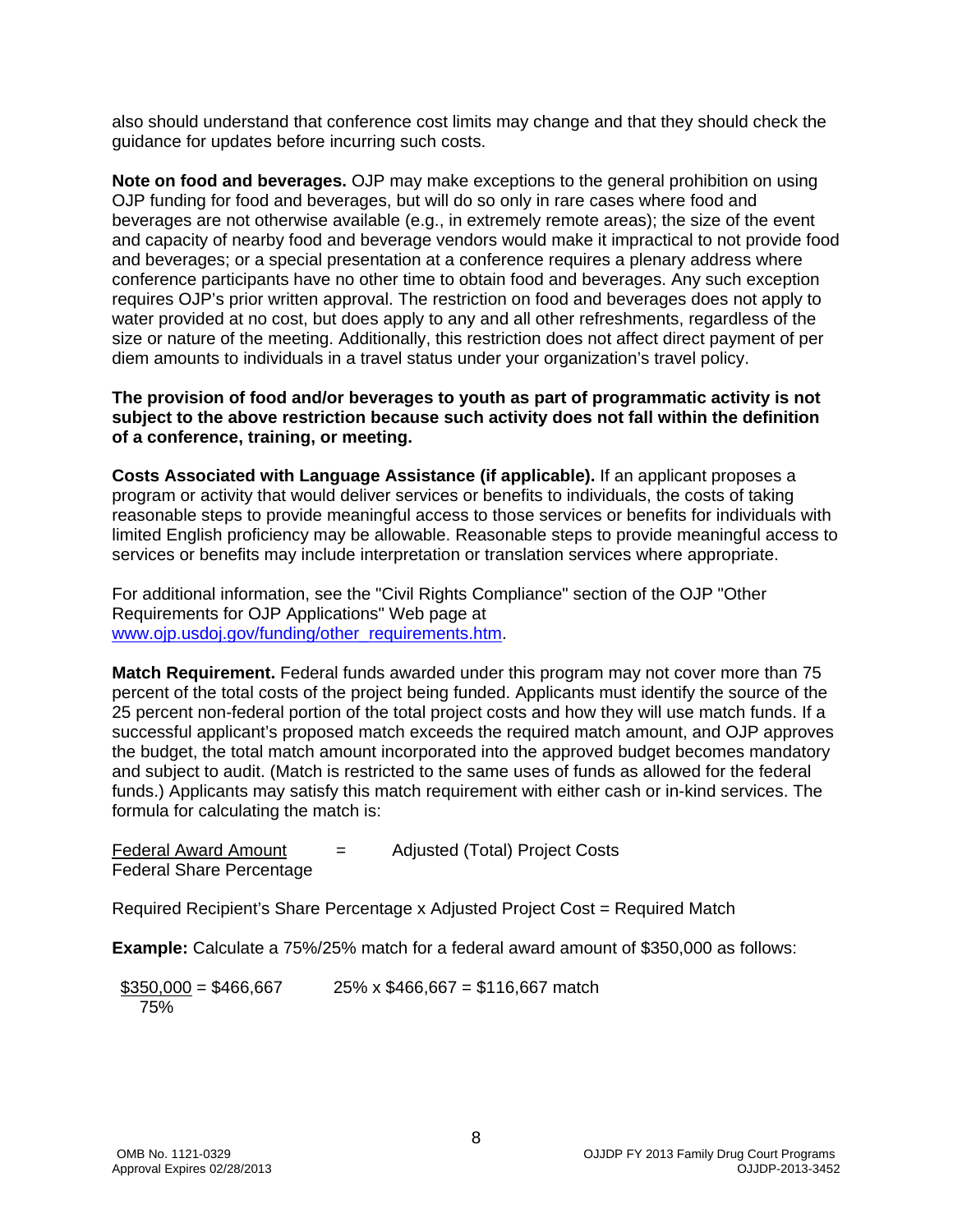### **Performance Measures**

To assist the Department with fulfilling its responsibilities under the Government Performance and Results Act of 1993 (GPRA), Public Law 103-62, and the GPRA Modernization Act of 2010, Public Law 111–352, applicants that receive funding under this solicitation must provide data that measure the results of their work done under this solicitation. OJP will require any award recipient, post award, to provide the data requested in the "Data Grantee Provides" column so that OJP can calculate values for the "Performance Measures" column. OJJDP will require award recipients, post award, to submit quarterly performance metrics of relevant data through the Data Reporting Tool (DCTAT) located at [www.ojjdp-dctat.org/.](https://www.ojjdp-dctat.org/) Performance measures for this solicitation are as follows:

| <b>Objective</b>                                                                                                                               | <b>Performance</b><br><b>Measure</b>                                                | <b>Description</b>                                                                                                                                   | <b>Data Grantee Provides</b>                                                                                                                                                                                                                                                             |
|------------------------------------------------------------------------------------------------------------------------------------------------|-------------------------------------------------------------------------------------|------------------------------------------------------------------------------------------------------------------------------------------------------|------------------------------------------------------------------------------------------------------------------------------------------------------------------------------------------------------------------------------------------------------------------------------------------|
| Increase the<br>capacity of<br>courts to<br>intervene with<br>substance-<br>abusing adults<br>and adults with<br>co-occurring<br>mental health | Number of enrolled<br>parents or guardians<br>served during the<br>reporting period | The intent of this<br>indicator is to<br>measure the change<br>in the number of<br>parents or<br>guardians who are<br>enrolled in the drug<br>court. | Number of enrolled parents or<br>guardians carried over from the<br>previous reporting period.<br>New admissions during the reporting<br>period.                                                                                                                                         |
| disorders who<br>are enrolled<br>with the court<br>as a result of<br>child abuse<br>and neglect<br>issues.                                     | Number of enrolled<br>parents or guardians<br>who successfully exit<br>the court.   |                                                                                                                                                      | Number of enrolled parents and<br>guardians who exited the court<br>having completed all requirements<br>during the reporting periodTotal<br>number of enrolled parents and<br>guardians who exited the court<br>during the reporting period (either<br>successfully or unsuccessfully). |
|                                                                                                                                                |                                                                                     |                                                                                                                                                      | Number of children served during<br>the reporting period.                                                                                                                                                                                                                                |
|                                                                                                                                                | Number of children<br>placed in out of home<br>care.                                |                                                                                                                                                      | Number of children placed in out of<br>home care during the reporting<br>period.                                                                                                                                                                                                         |
|                                                                                                                                                | Number of parents or<br>guardians whose<br>parental rights were<br>terminated.      |                                                                                                                                                      | Number of parents or guardians<br>whose parental rights were<br>terminated during the reporting<br>period.                                                                                                                                                                               |
|                                                                                                                                                | Number and<br>percentage of parents<br>or guardians who                             |                                                                                                                                                      | Number of parents or guardians in<br>the program.                                                                                                                                                                                                                                        |
|                                                                                                                                                | exhibited an increase<br>in job skills during the<br>reporting period.              |                                                                                                                                                      | Number of parents or guardians<br>served during the reporting period<br>with the noted behavioral change.                                                                                                                                                                                |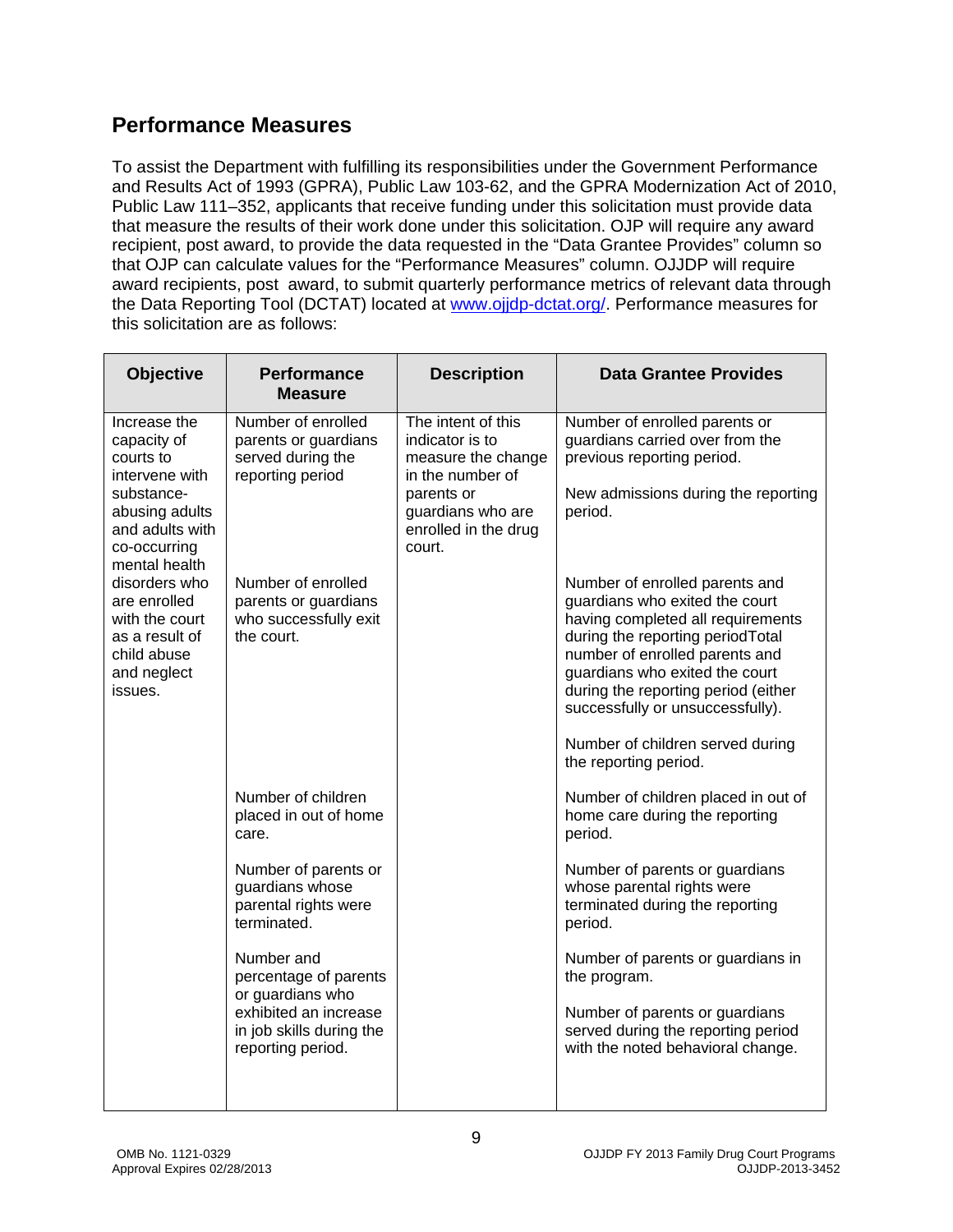| <b>Objective</b> | <b>Performance</b><br><b>Measure</b>                                                                                                                | <b>Description</b>                                                                                                                                                                                                                                                                                                                                                                                                                                                                                                                                              | <b>Data Grantee Provides</b>                                                                                                                                                                    |
|------------------|-----------------------------------------------------------------------------------------------------------------------------------------------------|-----------------------------------------------------------------------------------------------------------------------------------------------------------------------------------------------------------------------------------------------------------------------------------------------------------------------------------------------------------------------------------------------------------------------------------------------------------------------------------------------------------------------------------------------------------------|-------------------------------------------------------------------------------------------------------------------------------------------------------------------------------------------------|
|                  | Number and percent<br>of parents or<br>guardians who have<br>exhibited an<br>improvement in<br>employment status<br>during the reporting<br>period. |                                                                                                                                                                                                                                                                                                                                                                                                                                                                                                                                                                 | Total number of parents or<br>guardians receiving services for<br>target behavior during the reporting<br>period.                                                                               |
|                  | Number of additional<br>family members<br>served during the<br>reporting period.                                                                    |                                                                                                                                                                                                                                                                                                                                                                                                                                                                                                                                                                 | Number of additional family<br>members carried over from the<br>previous reporting period.<br>New admissions during the<br>reporting period.                                                    |
|                  | Number of enrolled<br>parents or guardians<br>with whom an<br>evidence-based<br>program or practice<br>was used.                                    | The number of<br>enrolled parents or<br>guardians served<br>with whom an<br>evidence-based<br>program or practice<br>was used. These<br>include programs<br>that have been<br>shown, through<br>rigorous evaluation<br>and replication, to<br>be effective at<br>preventing or<br>reducing substance<br>abuse. Model<br>programs can come<br>from many valid<br>sources (e.g.,<br><b>Blueprints for</b><br>Violence<br>Prevention,<br><b>OJJDP's Model</b><br>Programs Guide,<br><b>SAMHSA's Model</b><br>Programs, state<br>model program<br>resources, etc.). | Number of enrolled parents or<br>guardians served using an<br>evidence-based program or<br>practice.<br>Total number of enrolled parents or<br>guardians served during the<br>reporting period. |
|                  | Number (by type) of<br>services provided to<br>enrolled parents or<br>guardians and<br>additional family<br>members.                                | This measure is<br>designed to assess<br>both need and<br>program capacity.<br>Report the number<br>of parents or<br>guardians and<br>additional family<br>members who are<br>assessed as                                                                                                                                                                                                                                                                                                                                                                       | Number of services provided by type<br>and to whom (parents or guardians<br>and additional family members).                                                                                     |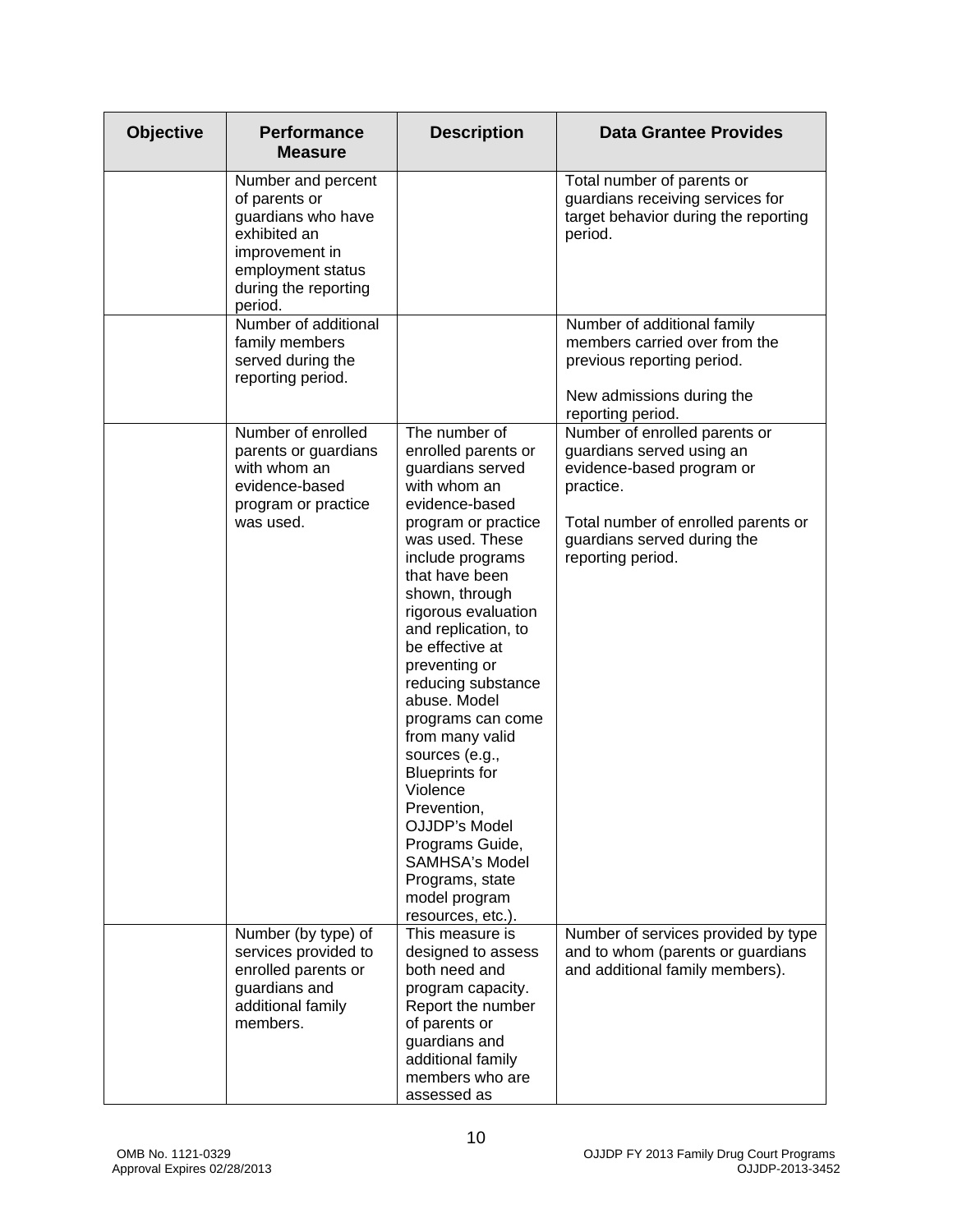| <b>Objective</b> | <b>Performance</b><br><b>Measure</b>                                              | <b>Description</b>                                                                                                                                                                                                                                                                                                                                                                                                                                                                                                                                                                                                                                                                                                                                                                                                                                                                                   | <b>Data Grantee Provides</b>                                                                                                                                   |
|------------------|-----------------------------------------------------------------------------------|------------------------------------------------------------------------------------------------------------------------------------------------------------------------------------------------------------------------------------------------------------------------------------------------------------------------------------------------------------------------------------------------------------------------------------------------------------------------------------------------------------------------------------------------------------------------------------------------------------------------------------------------------------------------------------------------------------------------------------------------------------------------------------------------------------------------------------------------------------------------------------------------------|----------------------------------------------------------------------------------------------------------------------------------------------------------------|
|                  | Number of<br>drug/alcohol tests<br>performed on enrolled<br>parents or guardians. | needing various<br>types of services<br>during the reporting<br>period, and also the<br>number parents or<br>guardians and<br>additional family<br>members who<br>actually receive<br>various services<br>during the reporting<br>period. Services<br>may include<br>substance<br>use/counseling<br>services, mental<br>health services,<br>housing, or other<br>services.<br>The number of drug<br>and alcohol tests<br>performed on<br>enrolled parents or<br>guardians served by<br>the program during<br>the reporting period.<br>Tests could be<br>urinalysis, blood<br>tests, or other<br>proven reliable<br>forms of drug and<br>alcohol testing.<br>Report the number<br>of TESTS<br>conducted, rather<br>than the number of<br>people tested (it is<br>understood that one<br>person may be<br>tested several times<br>or tested using<br>several methods<br>during a reporting<br>period). | Number of drug and alcohol tests<br>performed on enrolled parents or<br>guardians during the reporting<br>period.<br>The number of positive tests<br>recorded. |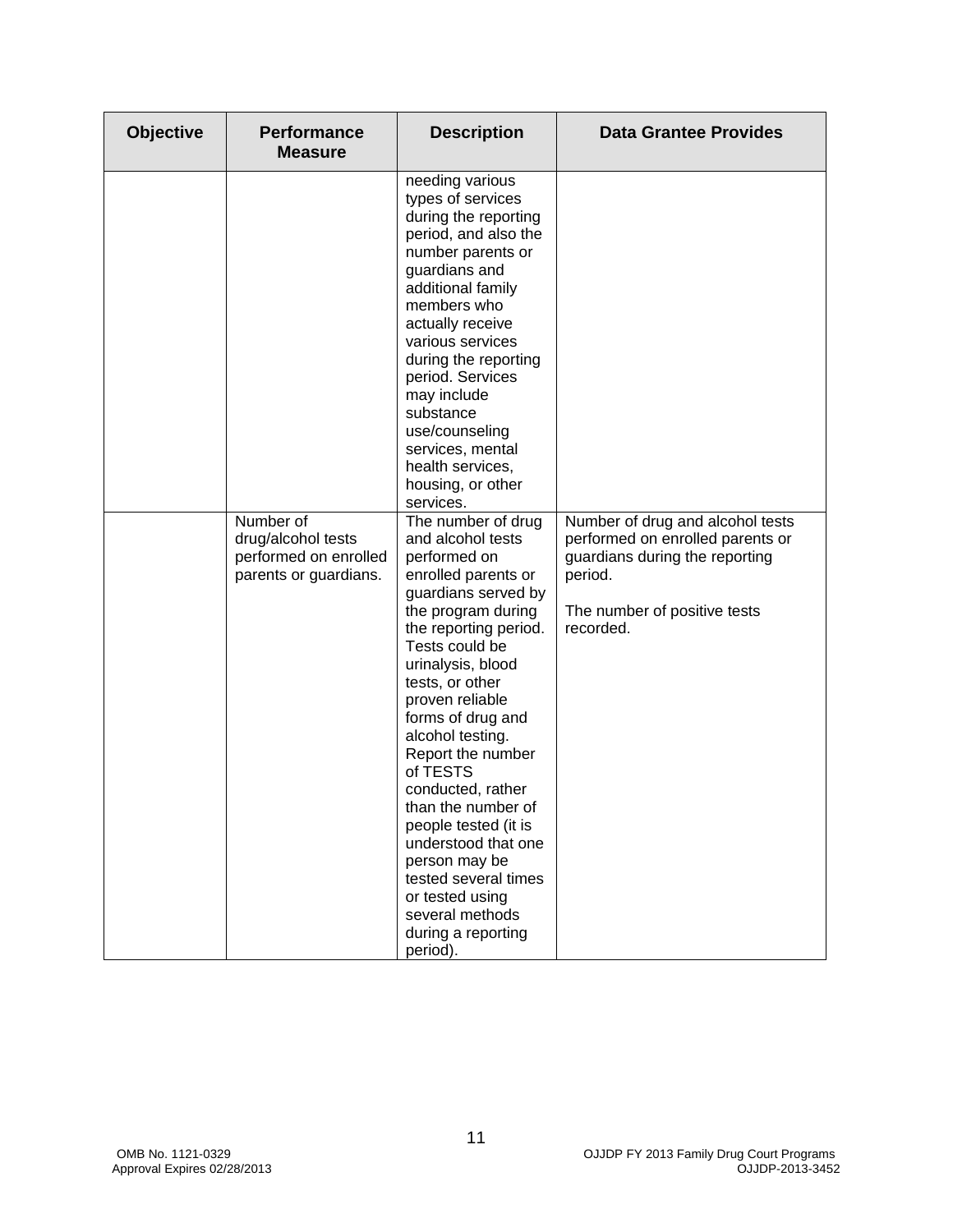| <b>Objective</b> | <b>Performance</b><br><b>Measure</b>                                                | <b>Description</b>                                                                                                                                               | <b>Data Grantee Provides</b>                                                                                                                                                                                                                         |
|------------------|-------------------------------------------------------------------------------------|------------------------------------------------------------------------------------------------------------------------------------------------------------------|------------------------------------------------------------------------------------------------------------------------------------------------------------------------------------------------------------------------------------------------------|
|                  | Number of enrolled<br>parents or guardians<br>arrested for technical<br>violations. | The number of<br>enrolled parents or<br>guardians who were<br>arrested for<br>violations of the<br>family drug court<br>conditions, short-<br>and long-term.     | Number of enrolled parents or<br>guardians arrested for a new<br>technical violation during the<br>reporting period.                                                                                                                                 |
|                  | Number of enrolled<br>parents or guardians<br>arrested for a new<br>drug offense    | The number of<br>enrolled parents or<br>guardians who were<br>arrested for a new<br>drug offense, short                                                          | Number of enrolled parents or<br>guardians arrested for a new drug<br>offense during the reporting period.                                                                                                                                           |
|                  |                                                                                     | and long term.<br>Short-term refers to<br>time during program<br>participation and                                                                               | Number of enrolled parents or<br>guardians tracked for a new<br>technical violation 6-12 months after<br>exiting the program.                                                                                                                        |
|                  |                                                                                     | long term refers to 6<br>to 12 months post-<br>program completion.                                                                                               | Number of enrolled parents or<br>guardians arrested for a new drug<br>offenses 6-12 months after exiting<br>the program.                                                                                                                             |
|                  | Number of enrolled<br>parents or guardians<br>who successfully exit<br>the court.   | The number of<br>enrolled parents or<br>guardians who have<br>successfully met all<br>the court obligations<br>and requirements.<br>Program obligations          | Number of enrolled parents or<br>guardians who exited the court<br>having completed all requirements<br>during the reporting period.<br>Total number of enrolled parents or<br>guardians who exited the court<br>during the reporting period (either |
|                  |                                                                                     | will vary by program,<br>but should be a<br>predefined list of<br>obligations or<br>requirements that<br>participants must<br>meet before<br>program completion. | successfully or unsuccessfully).                                                                                                                                                                                                                     |
|                  |                                                                                     | Court records are<br>the preferred data<br>source. The total<br>number of enrolled<br>parents and<br>guardians includes                                          |                                                                                                                                                                                                                                                      |
|                  |                                                                                     | those enrolled<br>parents and<br>guardians who have<br>exited successfully<br>as well as those<br>who have exited<br>unsuccessfully                              |                                                                                                                                                                                                                                                      |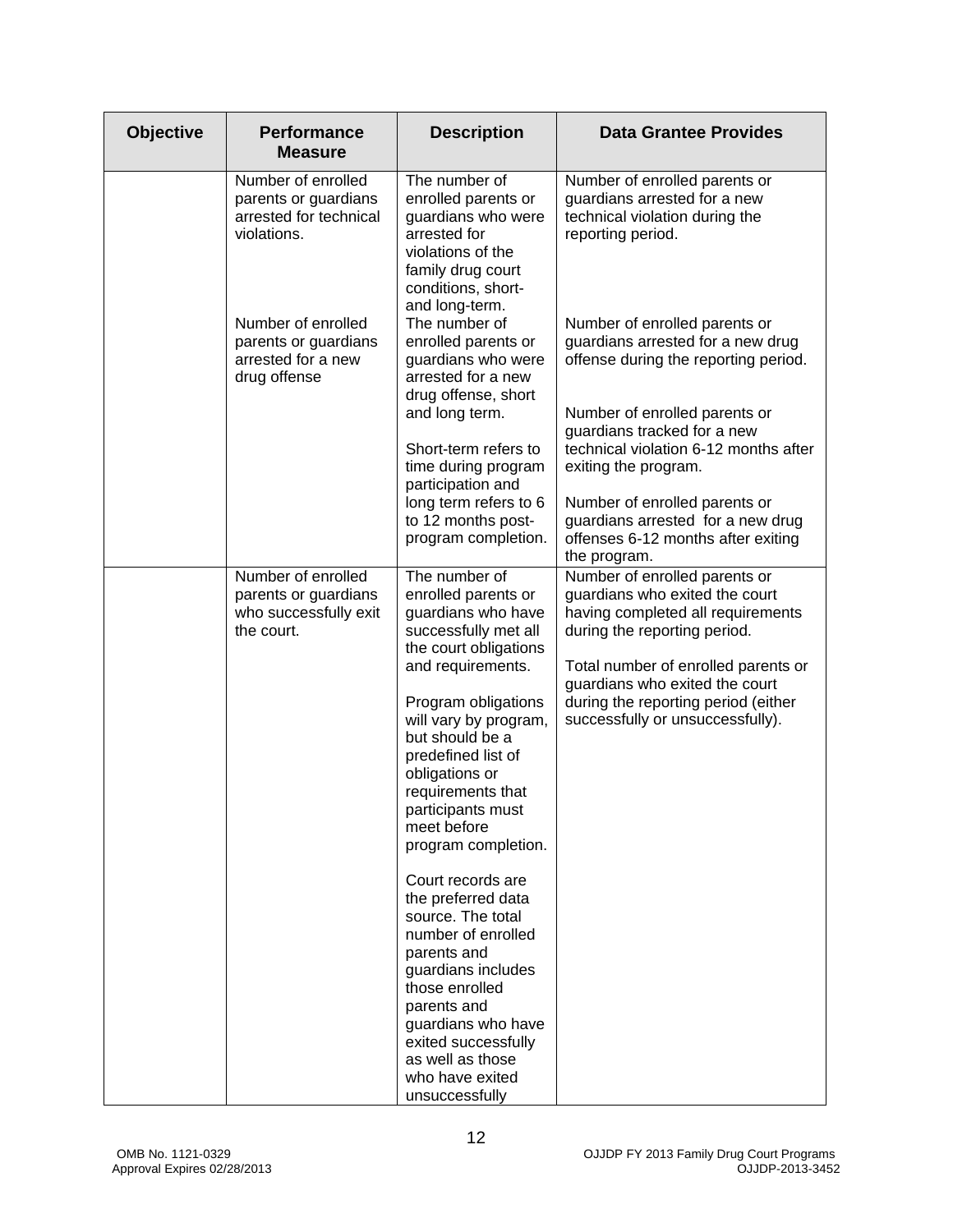| <b>Objective</b> | <b>Performance</b><br><b>Measure</b>                                                                                            | <b>Description</b>                                                                                                                           | <b>Data Grantee Provides</b>                                                                                                                                                                                 |
|------------------|---------------------------------------------------------------------------------------------------------------------------------|----------------------------------------------------------------------------------------------------------------------------------------------|--------------------------------------------------------------------------------------------------------------------------------------------------------------------------------------------------------------|
|                  |                                                                                                                                 | during the reporting<br>period.                                                                                                              |                                                                                                                                                                                                              |
|                  | The number and<br>percent of enrolled<br>parents or guardians<br>who have exhibited a<br>desired change in<br>target behaviors. | Number of enrolled<br>parents or<br>guardians exhibiting<br>a desired change in<br>targeted behavior<br>(behavior targeted<br>will depend on | Number of enrolled parents or<br>guardians served with the noted<br>behavioral change.<br>Total number of parents or<br>guardians receiving services for<br>target behavior.                                 |
|                  | The number and<br>percent of additional<br>family members who<br>have exhibited                                                 | specific program<br>goals and activities<br>and may include<br>substance use,<br>academic                                                    | Number of additional family<br>members served with the noted<br>behavioral change                                                                                                                            |
|                  | desired change in<br>target behaviors.                                                                                          | achievement, school<br>attendance, social<br>competence, etc.).                                                                              | Number of additional family<br>members served reporting a change<br>in targeted behavior as reported in a<br>pre and post test.                                                                              |
|                  |                                                                                                                                 | Short term: during<br>program<br>participation.<br>Long term: 6-12<br>months after<br>program<br>participation                               |                                                                                                                                                                                                              |
|                  | Average length of<br>program stay for<br>enrolled parents or<br>guardians.                                                      |                                                                                                                                              | Total number of days in the program<br>for parents or guardians who exited<br>the program regardless of reason for<br>exit during the reporting period.                                                      |
|                  | Average length of<br>stay for children in out<br>of home care.                                                                  |                                                                                                                                              | Number of children placed in out of<br>home care during the reporting<br>period.                                                                                                                             |
|                  | Number of children<br>reunited after being<br>removed from the<br>home and placed in<br>temporary placement.                    |                                                                                                                                              | Number of children removed from<br>their parents' or guardians' home<br>during the reporting period.<br>Number of children reunited with<br>their parents or guardians after<br>being removed from the home. |
|                  | Number of parents or<br>guardians whose<br>parental rights were<br>terminated.                                                  |                                                                                                                                              | Number of parents or guardians<br>whose parental rights were<br>terminated during the reporting<br>period.                                                                                                   |
|                  | Number of children in<br>permanent<br>placement.                                                                                |                                                                                                                                              | Number of children awaiting<br>permanent placement.<br>Number of children in permanent<br>placement during the reporting                                                                                     |
|                  |                                                                                                                                 |                                                                                                                                              | period.                                                                                                                                                                                                      |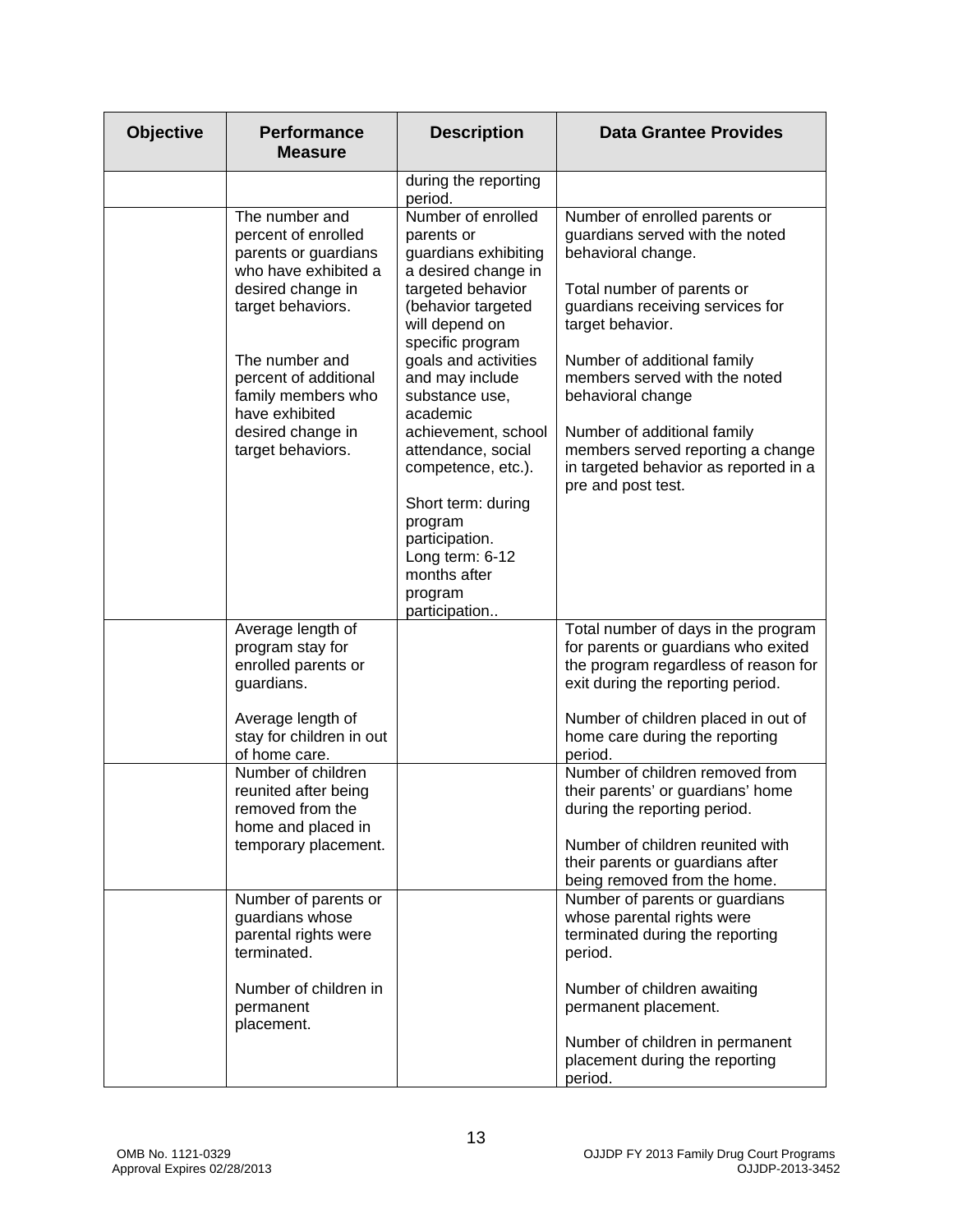OJP does not require applicants to submit performance measures data with their applications. Instead, applicants should discuss in their application their proposed methods for collecting data for performance measures. Refer to the section What an Application Is Expected To Include on page 15 for additional information.

### <span id="page-13-0"></span>**Project Evaluations**

Applicants that propose to use funds awarded through this solicitation to conduct project evaluations or statistical data collections should be aware that these activities (such as systematic investigations to develop or contribute to generalizable knowledge) may constitute research, which is defined as follows:

**Research** means a systematic investigation, including research development, testing, and evaluation, designed to develop or contribute to generalizable knowledge. Activities that meet this definition constitute research for the purposes of this policy, whether or not they are conducted or supported under a program that is considered research for other purposes. For example, some demonstration and service programs may include research activities (28 C.F. R. § 46.102(d). The following information pertains to applications that propose to conduct research and involves human subjects:

DOJ regulations (28 C.F.R. Part 46) protect the human subjects of federally funded research. In brief, 28 C.F.R. Part 46 requires that an Institutional Review Board, in accordance with the regulations, review and approve most research involving human subjects that any federal department or agency conducts or supports before an award recipient may expend federal funds for that research. As a rule, persons who participate in federally funded research must provide their informed consent and must be permitted to terminate their participation at any time. Funding recipients, before they will be allowed to spend OJP funds on any research activity involving human subjects, must submit appropriate documentation to OJP showing compliance with 28 C.F.R .Part 46 requirements, as requested by OJP.

DOJ regulations (28 C.F.R. Part 22) require recipients of OJP funding to submit a Privacy Certificate as a condition of approval of any grant application or contract proposal that contains a research or statistical component under which information identifiable to a private person will be collected, analyzed, used, or disclosed. The funding recipient's Privacy Certificate includes a description of its policies and procedures to be followed to protect the confidentiality of identifiable data (28 C.F.R. § 22.23). The Department's regulations provide, among other matters, that: "Research or statistical information identifiable to a private person may be used only for research or statistical purposes (28 C.F.R. § 22.21)." Moreover, any private person from whom information identifiable to a private person is collected or obtained (either orally or by means of written questionnaire or other document) must be advised that the information will only be used or disclosed for research or statistical purposes and that compliance with the request for information is voluntary and may be terminated at any time (28 C.F.R. § 22.27).

OJP has developed a decision tree (www.ojp.usdoj.gov/funding/pdfs/decision tree.pdf) to assist applicants in assessing whether an activity they plan to undertake with OJP funds may constitute research involving human subjects. **Applicants should review this decision tree and include a statement in their application narrative that clarifies if they intend to use any information from a project evaluation or data collection to contribute to generalizeable knowledge or if they intend to use the information solely for internal improvements and/or to meet OJP's performance measures data reporting requirements.**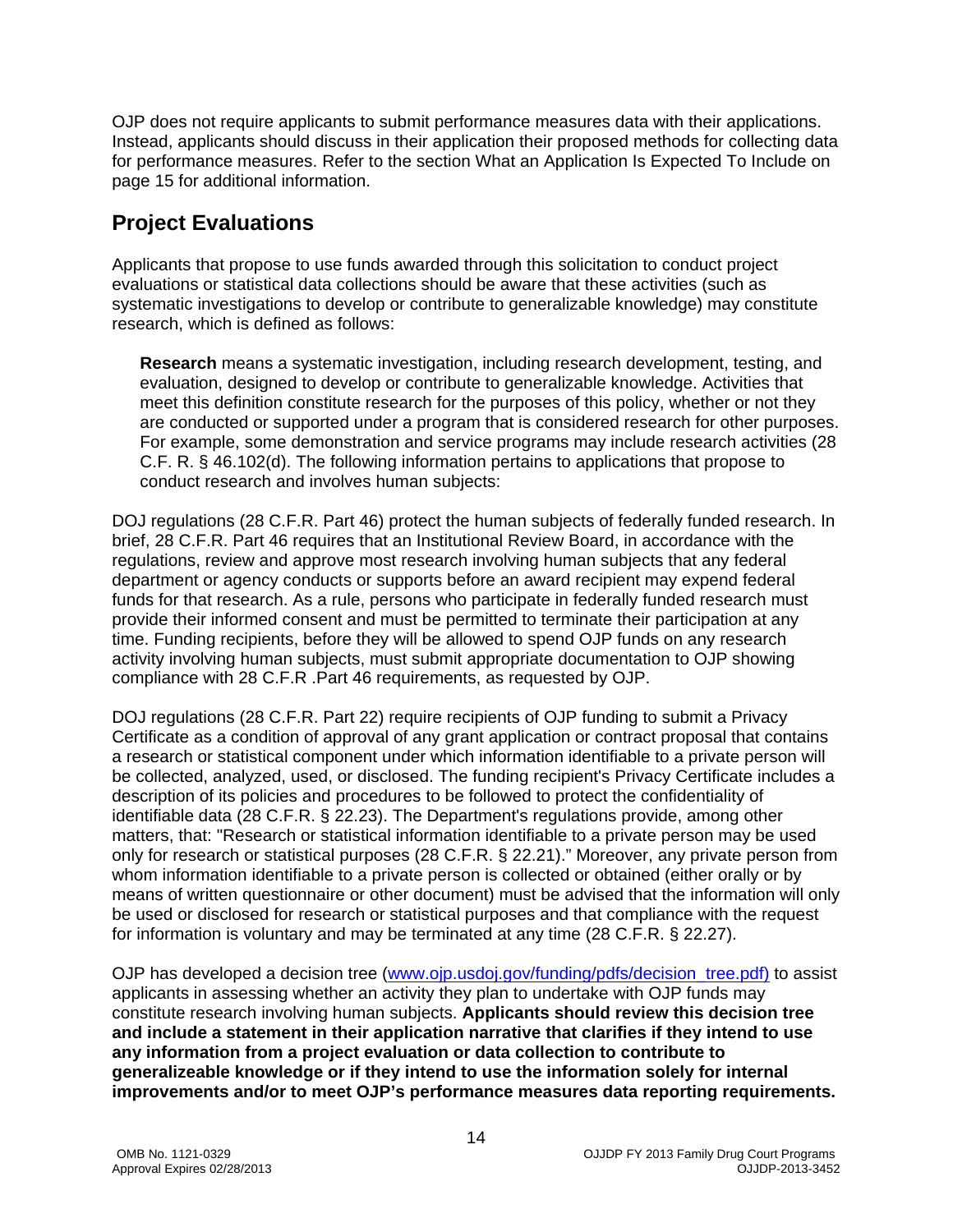If an application includes a research, demonstration evaluation, or statistical data collection component, OJP will examine that component to determine whether it meets the definition of research.

### <span id="page-14-0"></span>**Notice of Post-Award FFATA Reporting Requirement**

Applicants should anticipate that OJP will require all recipients (other than individuals) of awards of \$25,000 or more under this solicitation, consistent with the Federal Funding Accountability and Transparency Act of 2006 (FFATA), to report award information on any first-tier sub awards totaling \$25,000 or more, and, in certain cases, to report information on the names and total compensation of the five most highly compensated executives of the recipient and first-tier sub recipients. Each applicant entity must ensure that it has the necessary processes and systems in place to comply with the reporting requirements should it receive funding. Reports regarding sub awards will be made through the FFATA Sub award Reporting System (FSRS), found at [www.fsrs.gov.](https://www.fsrs.gov/)

Please note also that applicants should anticipate that no sub award of an award made under this solicitation may be made to a sub recipient (other than an individual) unless the potential sub recipient acquires and provides a Data Universal Numbering System (DUNS) number.

### <span id="page-14-1"></span>**What an Application Is Expected To Include**

Applicants should anticipate that failure to submit an application that contains all of the specified elements may negatively affect the review of the application; and, should a decision be made to make an award, it may result in the inclusion of special conditions that preclude access to or use of award funds pending satisfaction of the conditions.

Moreover, applicants should anticipate that some application elements are so critical that applications that do not respond to the scope of the solicitation, that do not meet the eligibility requirements, that do not request funding within the funding limit, or that do not include the application elements that OJJDP has designated to be critical will neither proceed to peer review nor receive further consideration. Under this solicitation, OJJDP has designated the following application elements as critical: Program Narrative, Budget Detail Worksheet or Budget Narrative.

OJP strongly recommends use of appropriately descriptive file names (e.g*.*, "Program Narrative," "Budget Detail Worksheet and Budget Narrative," "Timelines," "Memoranda of Understanding," "Resumes") for all attachments. OJP recommends that resumes be included in a single file.

#### <span id="page-14-2"></span>**1. Information to Complete the Application for Federal Assistance (SF-424)**

The SF-424 is a standard form used as a cover sheet for submission of pre-applications, applications, and related information. Grants.gov and GMS take information from the applicant's profile to populate the fields on this form. When selecting "type of applicant," if the applicant is a for-profit entity, select "For-Profit Organization" or "Small Business" (as applicable). Instructions on completing the SF 424 are available at [www.grants.gov/assets/SF424Instructions.pdf.](http://www.grants.gov/assets/SF424Instructions.pdf)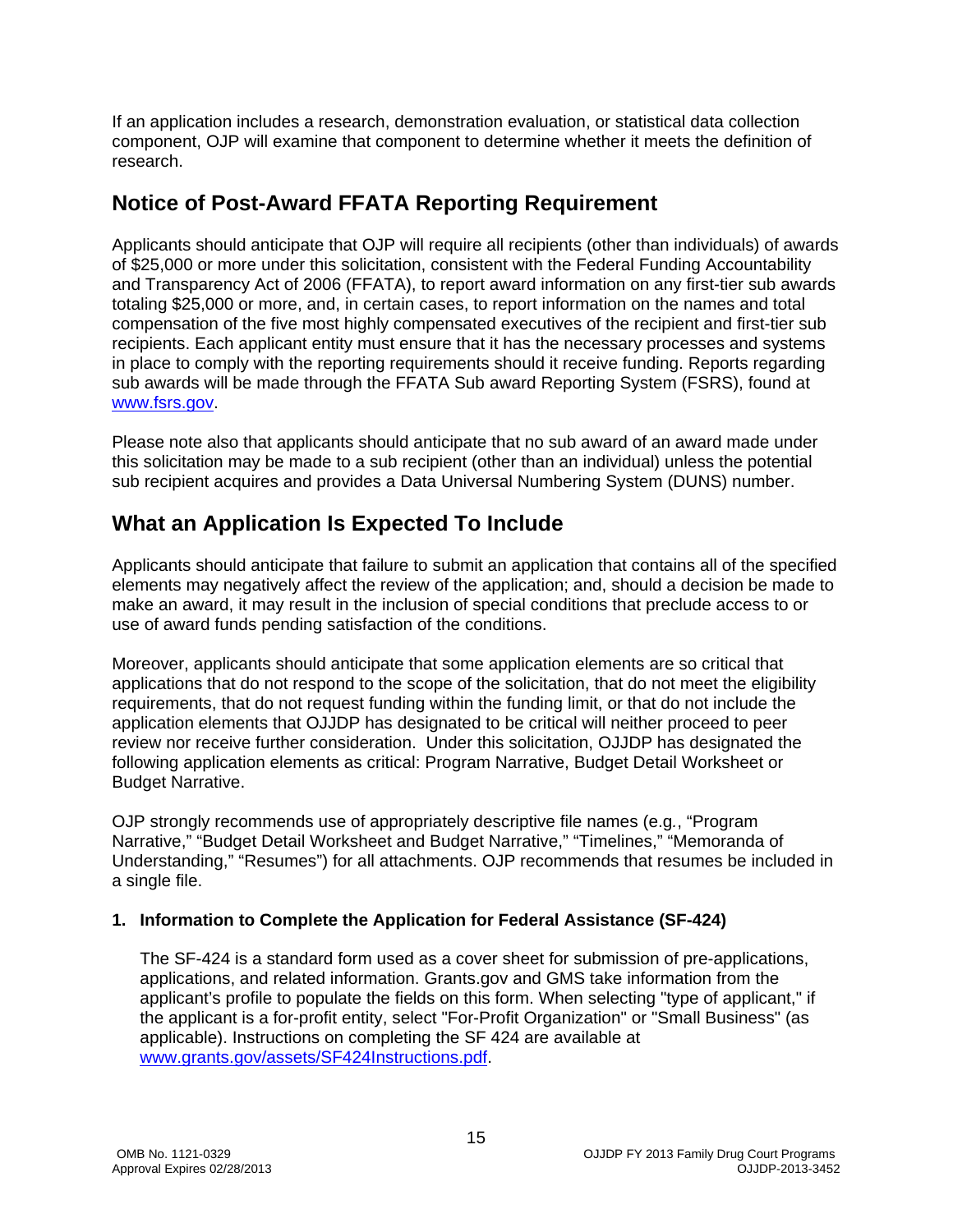#### <span id="page-15-0"></span>**2. Abstract**

Applications should include a high-quality "project abstract" that summarizes the proposed project in 400 words or less. Project abstracts should be:

- written for a general public audience.
- submitted as a separate attachment with "Project Abstract" as part of its file name.
- single-spaced, using a standard 12-point font (Times New Roman) with 1-inch margins.

As a separate attachment, the project abstract will **not** count against the page limit for the program narrative.

All project abstracts should follow the detailed template available at [www.ojp.usdoj.gov/funding/Project\\_Abstract\\_Template.pdf.](http://www.ojp.usdoj.gov/funding/Project_Abstract_Template.pdf)

The abstract should include a brief describe the project's purpose, the population to be served, and the activities that the applicant will implement to achieve the project's goals and objectives. The abstract should describe how the applicant will measure progress toward these goals. The abstract should indicate whether any portion of the project budget will used to conduct research as described in Project Evaluations on page 14.

**Permission to Share Project Abstract with the Public.** It is unlikely that OJJDP will be able to fund all promising applications submitted under this solicitation, but it may have the opportunity to share information with the public regarding promising but unfunded applications, for example, through a listing on a Web page available to the public. The intent of this public posting would be to allow other possible funders to become aware of such proposals.

The project abstract template asks applicants to indicate whether they give OJP permission to share their project abstract (including contact information) with the public. Granting (or failing to grant) this permission will not affect OJP's funding decisions, and, if the application is not funded, granting permission will not guarantee that abstract information will be shared, nor will it guarantee funding from any other source.

**Note:** OJP may choose not to list a project that otherwise would have been included in a listing of promising but unfunded applications, should the abstract fail to meet the format and content requirements noted above and outlined in the project abstract template.

#### <span id="page-15-1"></span>**3. Program Narrative**

Applicants must submit a program narrative that presents a detailed description of the purpose, goals, objectives, strategies, design, and management of the proposed program. The program narrative should be double-spaced with 1-inch margins, not exceeding 30 pages of 8½ by 11 inches, and use a standard 12-point font, preferably Times New Roman. Pages should be numbered "1 of 30," etc. The tables, charts, pictures, etc., including all captions, legends, keys, subtext, etc., may be single-spaced, and will count in the 30-page limit. Material required under the "Budget and Budget Narrative" and "Additional Attachments" sections will not count toward the program narrative page count. Applicants may provide bibliographical references as a separate attachment that will not count toward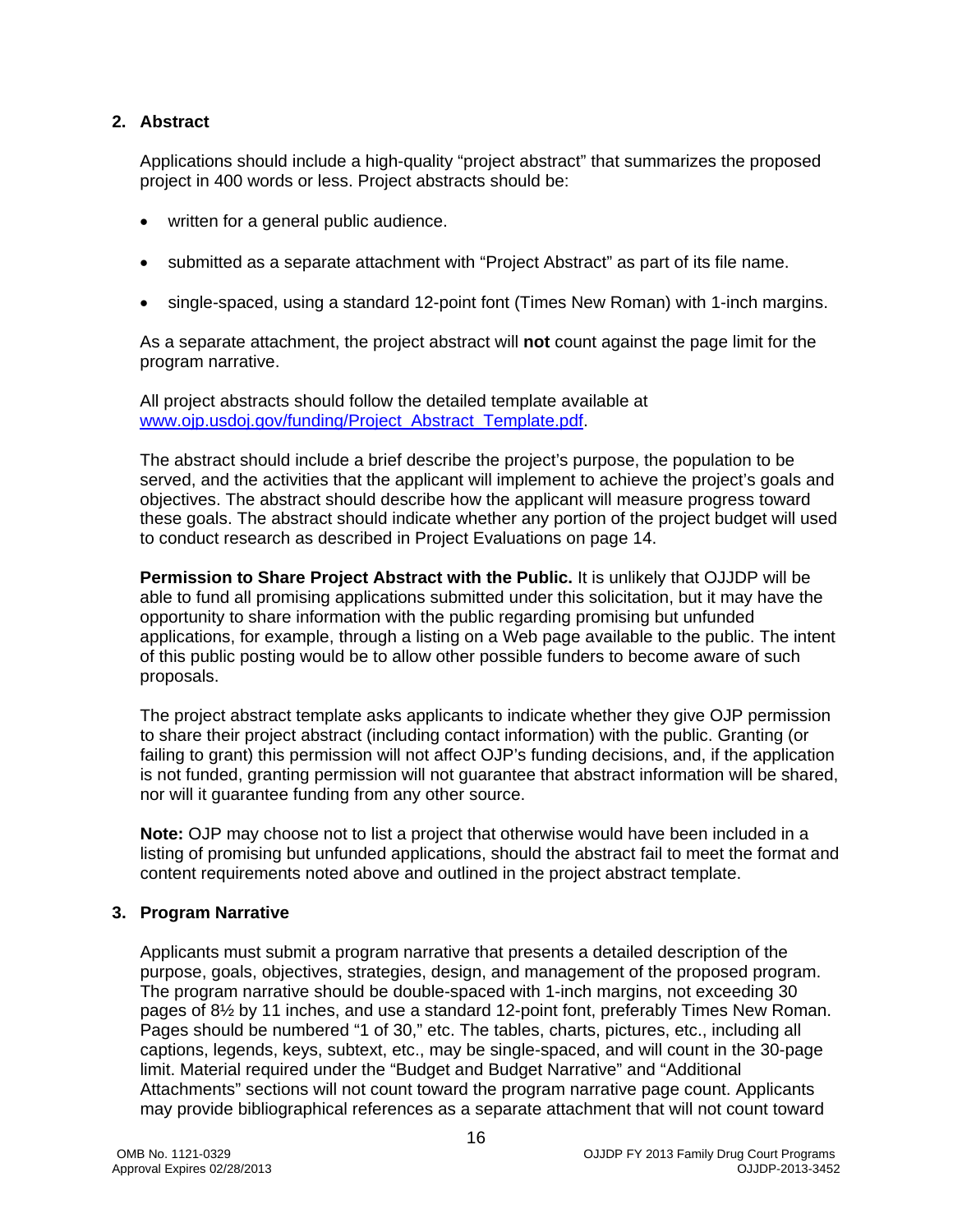the 30-page program narrative limit. If the program narrative fails to comply with these length-related restrictions, noncompliance may be considered in peer review and in final award decisions.

The program narrative should address the following selection criteria: (1) statement of the problem; (2) goals, objectives, and performance measures; (3) program design and implementation; and (4) capabilities/competencies. The applicant should clearly delineate the connections between and among each of these sections. For example, the applicant should derive the goals and objectives directly from the problems to be addressed. Similarly, the project design section should clearly explain how the program's structure and activities will accomplish the goals and objectives identified in the previous section.

The following sections should be included as part of the program narrative.

**a. Statement of the Problem.** Applicants should briefly describe the nature and scope of the problem that the program will address (e.g., drug-exposed newborns, reunification rates for children with substance abusing parents, lack of access to treatment services for parents, reentry rates, poor family functioning, etc.). The applicant should use data to provide evidence that the problem exists, demonstrate the size and scope of the problem, and document the effects of the problem on the target population and the larger community. Applicants should describe the target population and any previous or current attempts to address the problem.

Applicants should describe any research or evaluation studies that relate to the problem and contribute to the applicant's understanding of its causes and potential solutions. While OJJDP expects applicants to review the research literature for relevant studies, they should also explore whether unpublished local sources of research or evaluation data are available.

**b. Goals, Objectives, and Performance Measures.** Applicants should describe the goals of the proposed program and identify its objectives. When formulating the program's goals and objectives, applicants should be cognizant of the performance measures that OJJDP will require successful applicants to provide.

**Goals.** Applicants should describe the program's intent to change, reduce, or eliminate the problem noted in the previous section and outline the project's goals.

**Program Objectives.** Applicants should explain how the program will accomplish its goals. Objectives are specific, quantifiable statements of the project's desired results. They should be clearly linked to the problem identified in the preceding section and measurable.

**Performance Measures.** OJJDP requires award recipients to report data in support of mandated performance measures for this solicitation (see Performance Measures, page 9.) OJJDP does not require applicants to submit performance measures data with their applications. For the application, applicants should indicate an understanding of these requirements and discuss how they will gather the required data, should they receive funding.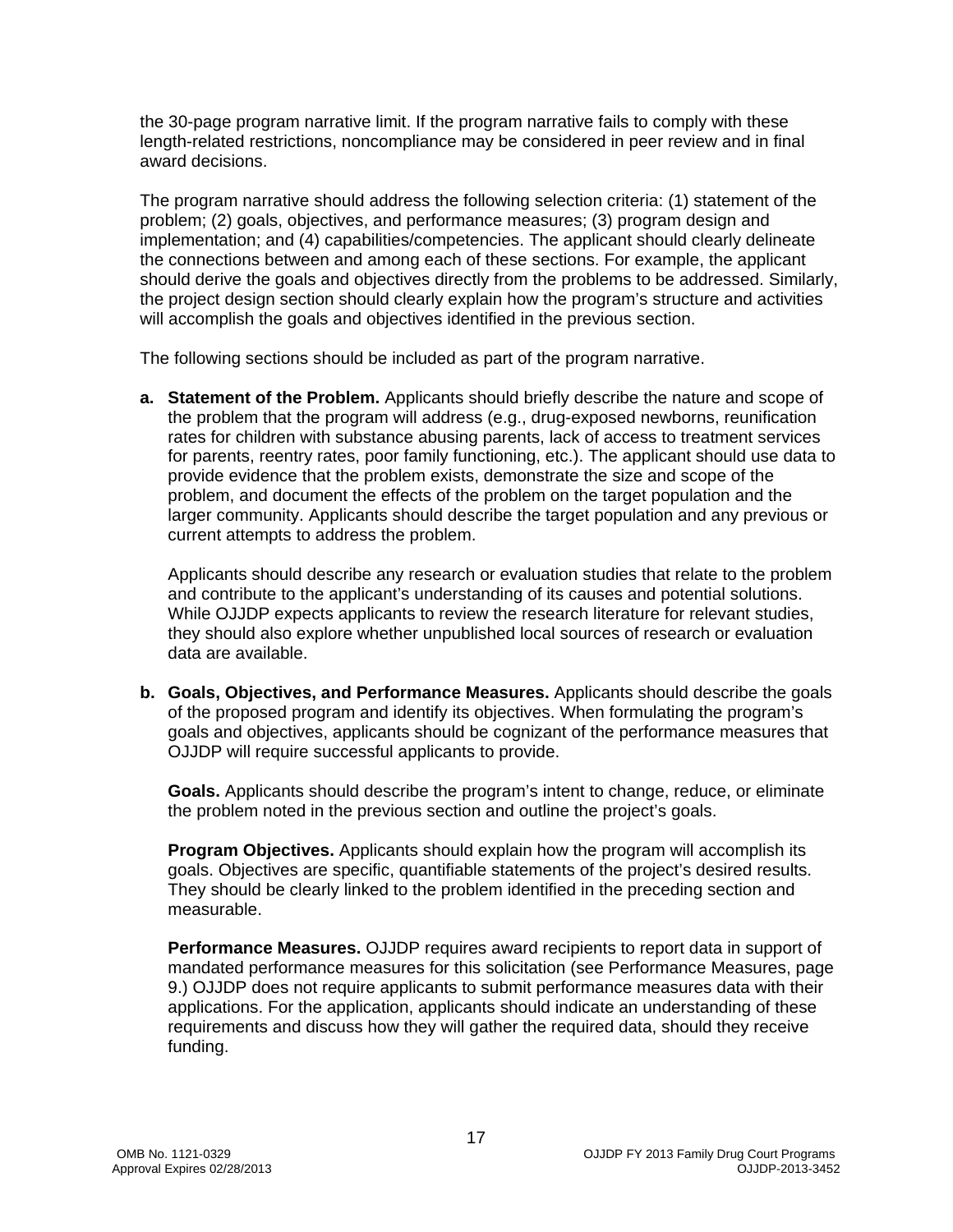OJJDP encourages award recipients to use information from existing program records to fulfill performance measures reporting requirements rather than initiating new data collection activities for this purpose.

**c. Program Design and Implementation.** Applicants should detail how the project will operate throughout the project period and describe the strategies that they will use to achieve the goals and objectives identified in the previous section. OJJDP encourages applicants to select evidence-based practices for their programs and adopt a project design that will facilitate the gathering of data on the required performance measures. Applicants should describe a sustainability plan to continue the project after the funding period ends.

This section should also include details regarding any leveraged resources (cash or inkind) from local sources to support the project. Applicants should identify any other federal, state, or private foundation grants that serve the same local area and target population.

In addition, applicants must address each of the eight components outlined below:

#### **(1) Collaborative Planning**

- For both Implementation and Enhancement grants, describe steps taken to engage stakeholders, including government and community entities. Describe the planning process, its participants, major milestones accomplished, and commitments obtained for the continuing involvement of these participants. Identify related governmental or community initiatives that complement or will be coordinated with the proposal.
- Discuss how a shared mission was developed based on common grounds and principles and how the agencies and staff can work together to best ensure family reunification and permanency and a safe and stable home for children with parents in recovery.
- Provide memoranda of understanding, as stipulated under Additional Attachments, page 27, including signed letters of support from each of the key drug court team members: (1) judge, (2) child protection services representative, (3) agency attorney/prosecutor, (4) parent attorney/defense attorney, (5) child representative, (6) treatment provider, and (7) drug court coordinator.
- Describe plans to consult and coordinate with appropriate state and local prosecutors, particularly when participants fail to comply with program requirements (42 U.S.C. 3797u(a)(3)).
- Certify that there has been appropriate consultation with all affected agencies and that there will be appropriate coordination with all affected agencies in the implementation of the program.
- Discuss the governance structure and decision making process that is in or will be in place for policy changes and oversight of the family drug court program.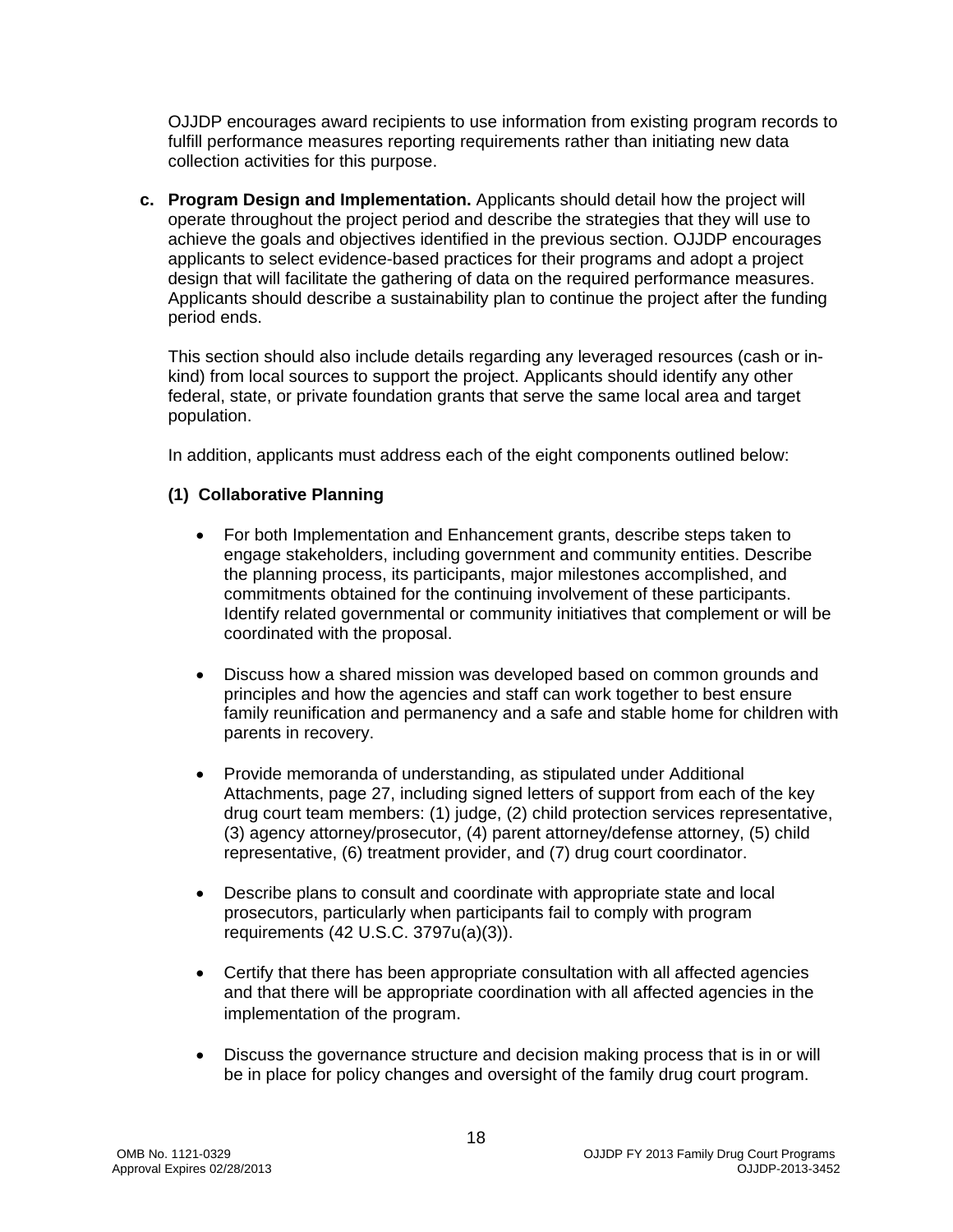#### **(2) Eligibility, Engagement, and Screening**

- Define the target population and eligibility criteria aligned with the program's goals and objectives. To the extent possible, this should include support for parents with substance use disorders and with co-occurring mental health problems, learning disorders, and histories of trauma. This may necessitate the development of approaches to include and support parents to participate in family drug court while they are using prescribed medications for mental health disorders or medication assistance for opiate addiction.
- Describe how the nature and extent of any substance use disorder is determined and what (mode of treatment) level of care is clinically appropriate.
- Specify drugs of choice and substance abuse patterns of the target population. Note any recent or emerging trends.
- Specify strategies to improve the engagement of parents in family drug court. OJJDP encourages applicants to identify efforts to promote parental engagement. For example, discuss the use of recovery coaches/mentors/ specialists, skills such as motivational interviewing and strength-based approaches to work with families, and use of process improvement analyses of client drop-off points through the program and strategies to address the findings. Provide specific engagement and retention strategies to ensure families' and parents' stay in treatment for a sufficient period to keep them on track in meeting recovery needs.
- Explain how, when, and by whom eligible adult clients are identified, screened, and referred to the family drug court. Identify the screening instrument(s) for substance use disorders and co-occurring mental health disorders. If all individuals under court supervision for child abuse and neglect are not routinely screened for substance use and mental health disorders, explain what triggers such screening and possible changes to the procedures.
- Indicate the average length of time between when child welfare substantiates the case and files a dependency petition and the client first appears in family drug court and enrolls in treatment. Describe any plans to shorten these time frames.
- Describe how applicants will determine the capacity of the family drug court and what process they will use to ensure that they reach and maintain the capacity. Specify the number of children, parents, foster parents, or other family members to be served per year.

#### **(3) Assessment, Service Delivery, and Case Management**

• Explain the process and criteria that will be used to conduct a comprehensive clinical assessment of the client, children, and family for substance use, mental health disorders, parenting capacity, trauma, and family functioning. Identify the individuals or agencies who will conduct these tasks and specify the time period for conducting the initial and subsequent assessments and the instruments to be used.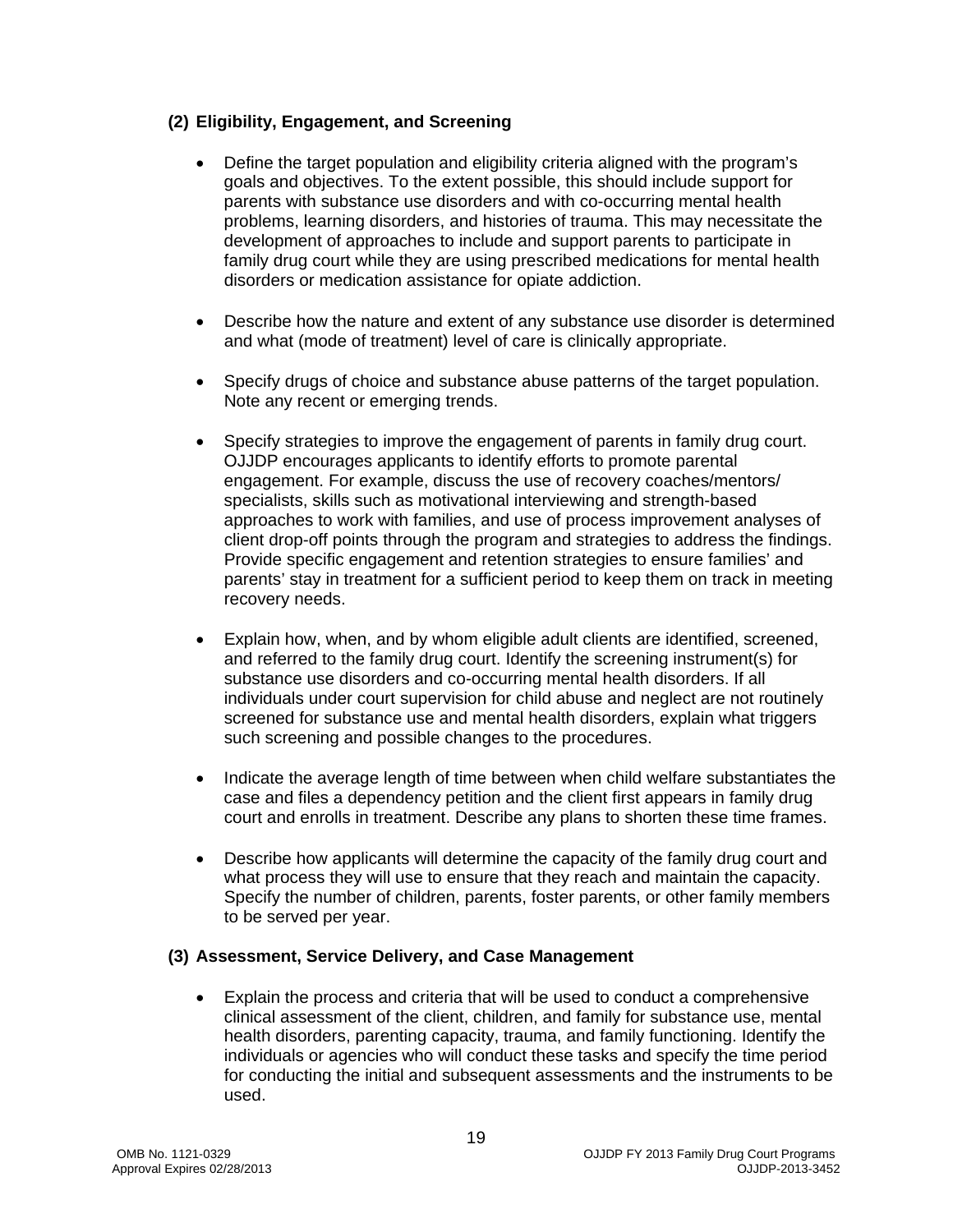- Describe how the assessment will be used to develop treatment plans and match treatment needs with services.
- Describe the role of the substance abuse treatment, medical, mental health, trauma, social services, domestic violence, housing, legal, and employmentrelated services with the family drug court and how available community resources will be used to provide for the needs of the families in the program.
- Describe how services will be delivered, with specific reference to the following issues:
	- o Services for parents
		- Specify the treatment providers who will deliver services and the specific interventions that they will employ (i.e., treatment modality, structure, levels of care).
		- Specify a plan for parental engagement that ensures parents/guardians have or will have a voice in developing support services. Services to the adults may include parenting skills, mental/physical health services, and any other services to improve the parents' ability to regain and maintain custody of their children. However, OJJDP encourages applicants to describe how parents will have a voice in the development of the family drug court support service plan and how they will play a role in developing policy that the program will operate under. This may be reflected in manuals, handbooks, etc.
		- Describe how treatment, discharge, and aftercare plans are developed, and explain how interventions will be evidence-based and tailored to the individual needs of the client, be gender appropriate, trauma informed, and culturally competent.
		- For parents with co-occurring mental health problems that the family drug court cannot support, describe how the grant will provide for enhanced case coordination to support access to mental health services.
		- Describe how the long-range recovery support needs of families will be met.
		- Explain how the family drug court and partners will monitor the quality and effectiveness of the treatment services.
		- **Describe evidence-based strategies to address women's experience of** trauma (e.g., seeking safety, trauma recovery, and empowerment, etc.)
		- **Describe how the family drug court parents are screened for primary** health concerns and how services are coordinated to meet their needs.
	- o Services for children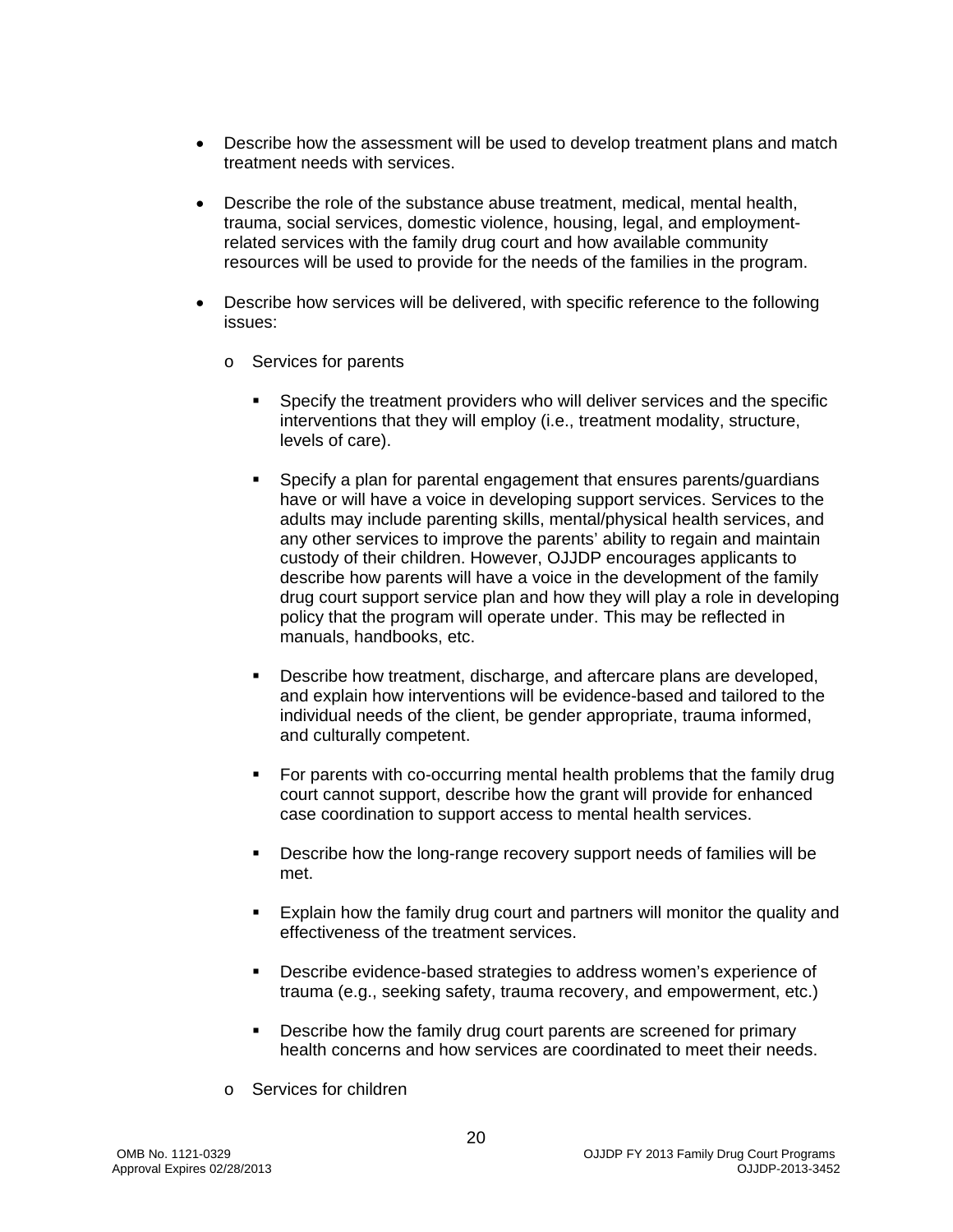- Describe how services will be coordinated with the child welfare agency around safety planning, reunification, and/or other permanent placements.
- Describe services to meet children's mental health needs, including attention to the trauma-informed service needs of children and services to address the long-term impact of parents' substance abuse disorders on the children.
- **Describe how children are screened, assessed, and provided treatment** and other services based on their unique developmental, social, and cognitive needs.
- Describe how children are screened, assessed, and provided treatment or linkages to resources for trauma-informed services. Specify what evidence-based programs are used to meet this need.
- Describe how children will be linked to primary medical and dental care.
- **Describe how children, including those known to be substance-exposed** during pregnancy, will be assessed and provided services for developmental delays across a spectrum of childhood development indicators, such as linguistic, motor, and cognitive processing skills.
- Specify evidence-based early intervention and preventive services that might be provided to address the increased risk for intergenerational abuse and dependence on alcohol and other drugs.
- Describe any use of home visiting services, if planned.
- o Services for families
	- Describe evidence-based family and parenting interventions for children of parents with substance use disorders and their parents (e.g., Celebrating Families, Nurturing Families, Strengthening Families, Parent-Child Psychotherapy, etc.).
	- Describe strategies to strengthen parent-child bonding, such as mentoring programs, home visits, and supervised visits as well as family counseling to strengthen family functioning and assist with reunification of families when children have been in out-of-home placements.
	- Describe linkages to ancillary services for families to assist them in securing services, such as safe and drug-free housing, transportation, vocational training and education, government benefits, legal services, and child care.
	- Specify plans to coordinate with domestic violence prevention/intervention services.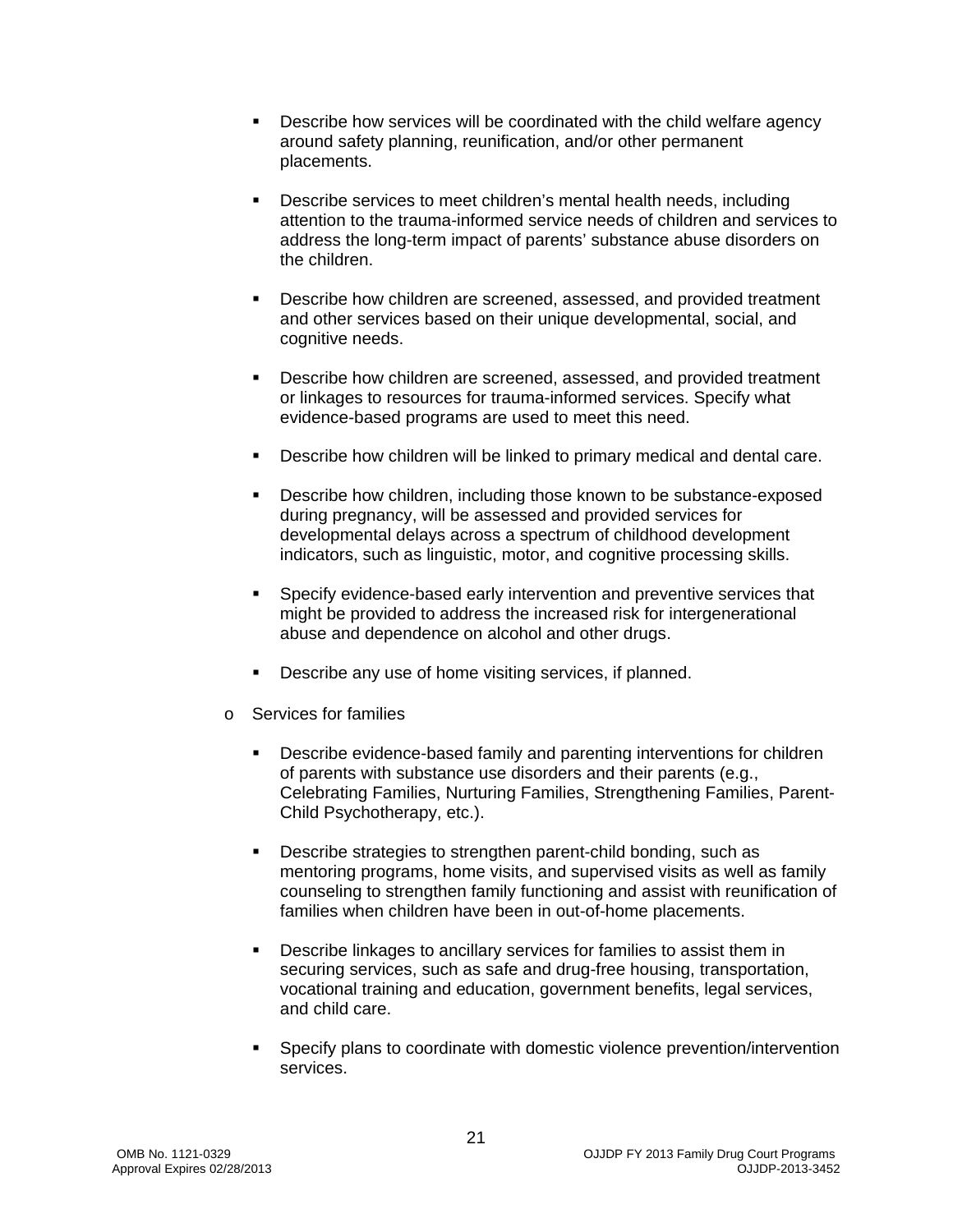- Describe training for foster parents, relatives, and other substitute caregivers about the special needs of children and youth who have been abused or neglected and whose parents have a substance use disorder.
- Describe how families are screened, assessed, and provided treatment or linkages to resources for trauma services. Specify what evidence-based programs are utilized to meet this need.
- o Case management
	- Specify who will provide case management, what services will be provided, how frequently cases will be monitored, and the expected average caseload per case manager. Discuss how case management services will be coordinated, especially for parents with multiple case managers (such as those on formal probation).
	- Describe how information from each system impacting the family will be shared to promote child safety, engagement, and retention of parents in recovery, and to measure program effectiveness.
	- Describe the process in which families are connected with communitybased organizations to support comprehensive needs and to provide ongoing support after formal services have ended.

#### **(4) Program Design and Duration**

- Describe how the family drug court will be structured (i.e., pre-adjudication, postadjudication, post-disposition, or a combination thereof) and the anticipated average length of participation.
- Describe the various phases of the family drug court program and the requirements for the client to proceed from one phase to another.
- Describe the family drug court model that is or will be used (i.e. an integrated court model [same court and judge hears the dependency and recovery matters] or parallel court model [one court/judge hears the dependency matter and a different judge in a different court hears the recovery component]).
- Indicate the requirements for successful completion of the program.
- Explain under what circumstances a program would terminate a client.
- Explain the use of incentives and sanctions in response to behaviors:
	- o Describe how the family drug court will respond to participant behavior or use incentives and sanctions and guidelines to apply them.
	- $\circ$  Indicate behaviors (e.g., positive urine tests, missed counseling sessions, completion of milestones) that are eligible for incentives or sanctions during each program phase.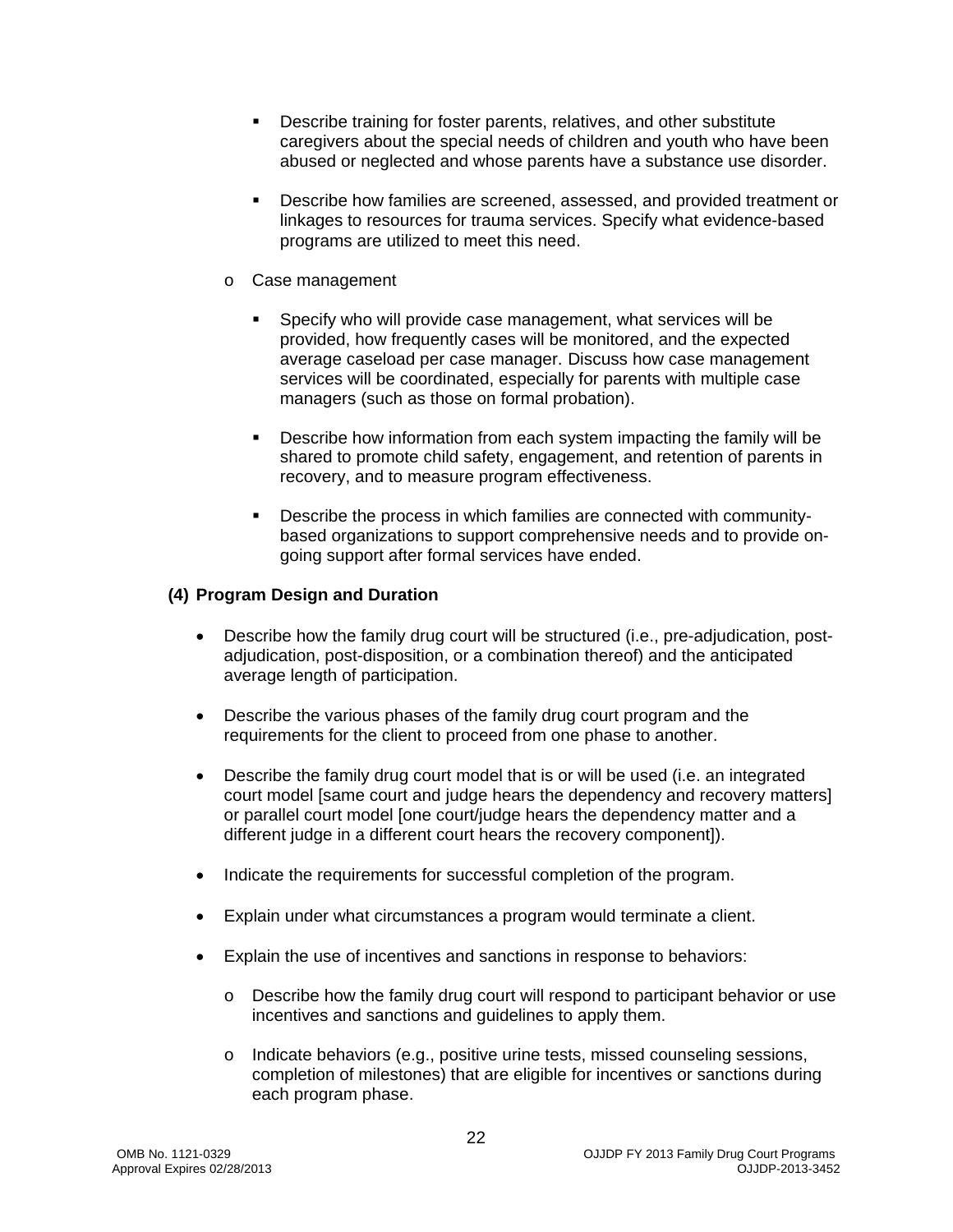- o Indicate methods used to develop incentives and sanctions and whether consideration was given to research that demonstrates which are effective for the target population.
- Describe how the program will be integrated within the dependency court process and how it will help the court comply with the permanency placement timeframes that the Adoption and Safe Families Act of 1997 mandates.
- Specify plans to obtain necessary support and continue the proposed program following the conclusion of federal support. (See 42 U.S.C. 3797u-3(d)).
- Describe a sustainability plan to develop multi-year stability for the program to maintain its innovative approaches in services for parents and children. Explain how the program will leverage cross-system resources and access opportunities for expanded funding. If possible, note any cost savings or a cost.

#### **(5) Continuing Judicial Supervision**

- Specify how frequently the client appears before the judge.
- Describe how the initial schedule or frequency of hearings is linked to a client's needs or risk assessment. Explain what criteria are used to determine whether to increase or decrease the frequency of hearings.
- Indicate whether the family dependency drug court team meets before scheduled status hearings to review and discuss the progress of clients. If not, explain how this information is communicated to the judge and the team.
- Explain the process by which information is exchanged between team members in preparation for the status hearings. Indicate who, in addition to the client and judge, participates in the hearings.
- Certify that one or more designated judges with responsibility for the drug court program will supervise participating offenders. See 42 U.S.C. 3797u-3(d).

#### **(6) Mandatory Drug Testing and Monitoring**

- Indicate how drug testing of specimens will be used, including frequency of testing, events that trigger additional testing, the randomization process and the methods of analysis that will be used for the initial testing, and for confirmation testing (e.g., test cups, EMIT, GCMS). Describe who will administer the drug tests and what procedures will be used to guard against tampering and disruptions in the chain of custody.
- Specify whether point of collection tests, laboratory tests, or both will be used and describe the turnaround time for results.
- Explain the rationale for determining the drugs for which to test.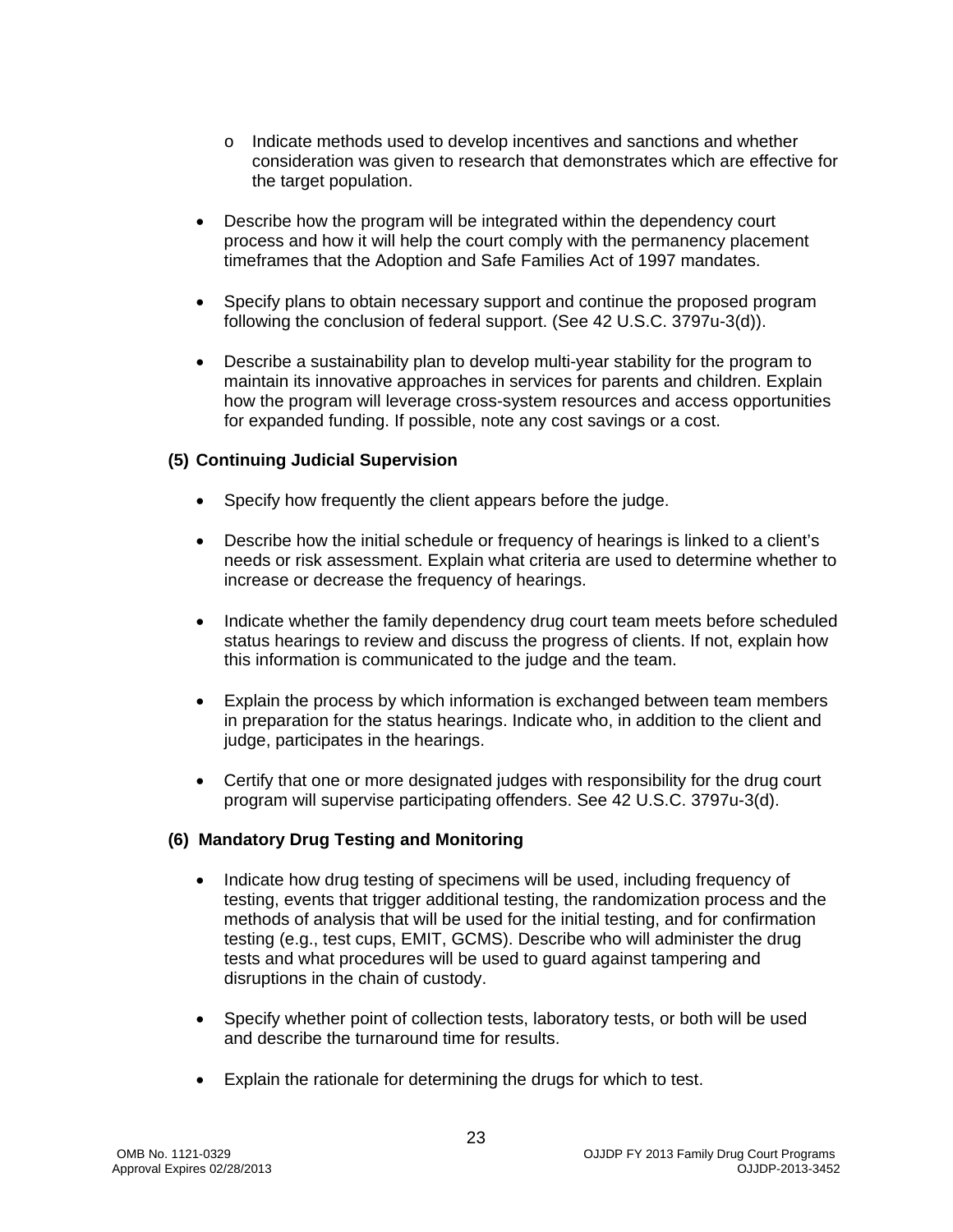- Describe non-specimen monitoring efforts that will be used, especially as it relates to alcohol use given alcohol's limited detection window.
- Indicate whether a family member can be tested for drugs.
- Describe the graduated sanctions that increase punitive measures, therapeutic measures, or both whenever a participant fails a drug test.

#### **(7) Staff Training**

- Specify training for all partners involved in the activities to support interagency communication and performance of the family drug court and delivery of related services.
- Describe training to ensure that all partners (e.g. judges, attorneys, court professionals, mental health and primary care providers and obstetricians, child welfare professionals, etc.) fully understand substance abuse and dependence and are trained to intervene appropriately with families.
- Describe training for alcohol and drug treatment professionals and other behavioral health service providers to understand risk assessment, court rules, and other child welfare requirements impacting their clients.
- Explain the process of cross and joint training of family drug court partners/ stakeholders (courts, child welfare, treatment, and others).

#### **(8) Management Information System, Performance Measures and Evaluation**

- Describe methods to collect, store, and maintain data to support the family drug court's operations and the process and outcome evaluations.
- Describe the methodology that will be used in evaluating the program.
- Discuss plans for data-sharing agreements with treatment service providers, child protection services, the court, and other agencies and explain how applicable local, state, and federal confidentiality guidelines and requirements will be met.
- Specify how frequently progress reports will be submitted to the court and the minimum data elements that are required in these reports.
- Describe how the program will develop shared outcomes with partner agencies. Explain what the shared outcomes are and how they will be measured. Discuss how the family drug court will demonstrate to partner agencies that outcomes have been achieved.

**Logic Model.** Applicants should include a logic model that graphically illustrates how the performance measures are related to the project's problems, goals, objectives, and design. Sample logic models are available at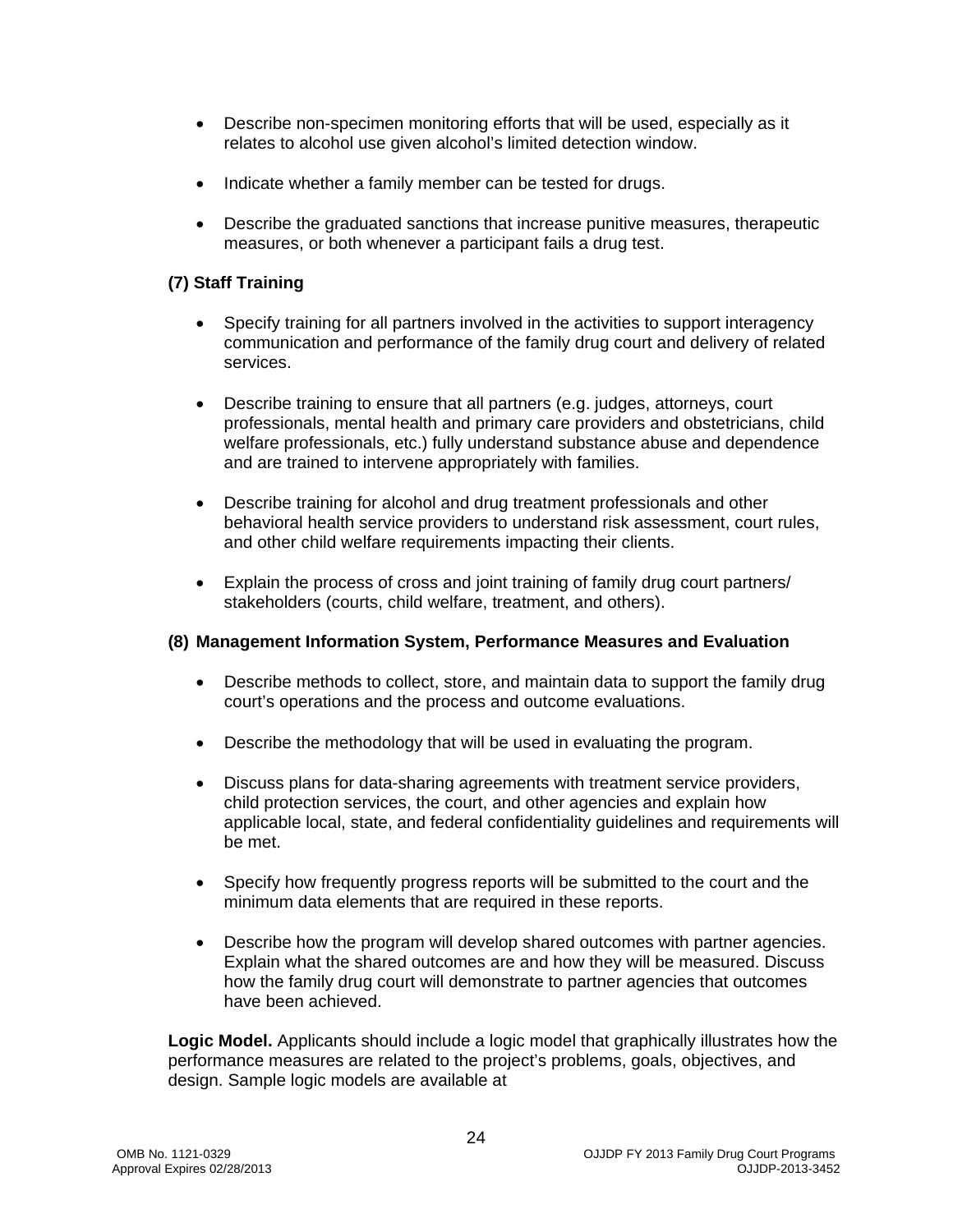[www.ojjdp.gov/grantees/pm/logic\\_models.html.](http://www.ojjdp.gov/grantees/pm/logic_models.html) Applicants should submit the logic model as a separate attachment, as stipulated in Additional Attachments, page 27.

**Timeline.** Applicants should submit a realistic timeline or milestone chart that indicates major tasks associated with the goals and objectives of the project, assigns responsibility for each, and plots completion of each task by month or quarter for the duration of the award, using "Year 1," "Month 1," "Quarter 1," etc., not calendar dates (see "Sample Project Timelines" at [ojjdp.gov/grantees/timelines.html\)](http://ojjdp.gov/grantees/timelines.html).

Applicants should submit the timeline as a separate attachment, as stipulated in Additional Attachments, page 27. On receipt of an award, the recipient may revise the timeline, based on training and technical assistance that OJJDP will provide.

**d. Capabilities and Competencies.** Applicants should describe the roles and responsibilities of project staff and explain the program's organizational structure and operations. Management and staffing patterns should be clearly connected to the project design described in the previous section. This section should describe the experience and capability of the applicant's organization and any contractors that the applicant will use to implement and manage this effort and its associated federal funding, highlighting any previous experience implementing projects of similar design or magnitude. Applicants should explain their inability to fund the program adequately without federal assistance. Applicants should certify that federal support provided will be used to supplement, and not supplant, state, tribal, and local sources of funding that would otherwise be available.

**Letters of Support/Memoranda of Understanding.** If submitting a joint application, as described under Eligibility, page 3, applicants should provide signed and dated letters of support or memoranda of understanding for all key partners that include the following:

- expression of support for the program and a statement of willingness to participate and collaborate with it
- description of the partner's current role and responsibilities in the planning process and expected responsibilities when the program is operational
- estimate of the percent of time that the partner will devote to the planning and operation of the project.

#### <span id="page-24-0"></span>**4. Budget Detail Worksheet and Budget Narrative**

Applicants should provide a budget that (1) is complete, allowable, and cost-effective in relation to the proposed activities; (2) shows the cost calculations demonstrating how they arrived at the total amount requested; and (3) provides a brief supporting narrative to link costs with project activities. The budget should cover the entire award period.

Grantees must plan to attend two grantee meetings the first year (one will be the kickoff/new grantee orientation meeting) and one grantee meeting each successive year. Grantees must plan to send a minimum of four people (including the project director, family drug court judge/ judicial officer, child welfare representative, and treatment representative). For budgetary purposes, assume that the meetings will be in the Washington, DC, area. Each meeting will be for a minimum of 2.5 days. Attendance is mandatory.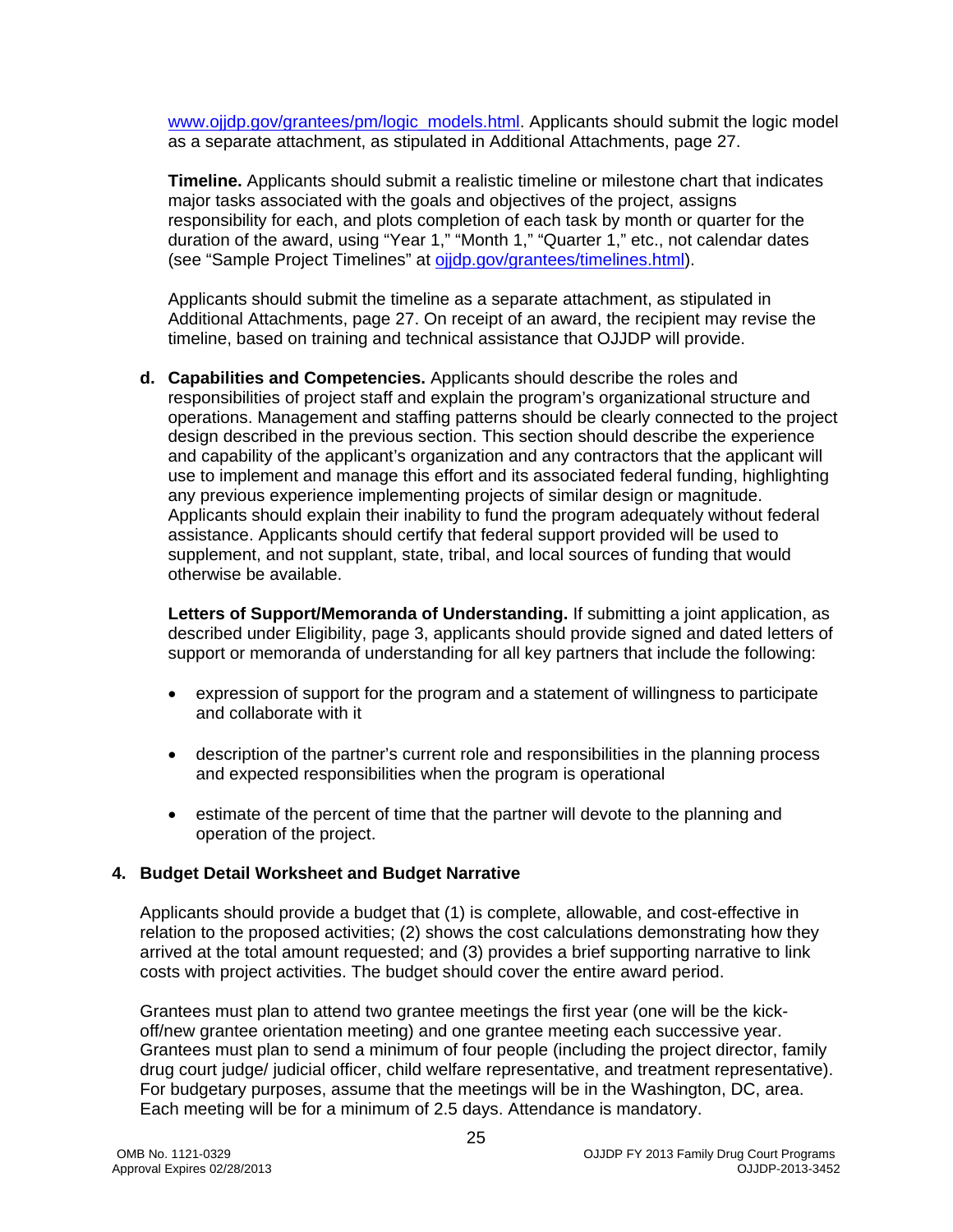For questions pertaining to budget and examples of allowable and unallowable costs, see the OJP Financial Guide at [www.ojp.usdoj.gov/financialguide/index.htm](http://www.ojp.usdoj.gov/financialguide/index.htm)*.*

- **a. Budget Detail Worksheet.** A sample Budget Detail Worksheet can be found at [www.ojp.gov/funding/forms/budget\\_detail.pdf.](http://www.ojp.gov/funding/forms/budget_detail.pdf) Applicants that submit their budget in a different format should include the budget categories listed in the sample budget worksheet.
- **b. Budget Narrative.** The Budget Narrative should thoroughly and clearly describe every category of expense listed in the Budget Detail Worksheet. OJP expects proposed budgets to be complete, cost effective, and allowable (e.g., reasonable, allocable, and necessary for project activities).

Applicants should demonstrate in their budget narratives how they will maximize cost effectiveness of grant expenditures. Budget narratives should generally describe cost effectiveness in relation to potential alternatives and the goals of the project. For example, a budget narrative should detail why planned in-person meetings are necessary or how the applicant could use technology and collaboration with outside organizations to reduce costs without compromising quality.

The narrative should be mathematically sound and correspond with the information and figures provided in the Budget Detail Worksheet. The narrative should explain how the applicant estimated and calculated all costs, and how they are relevant to the completion of the proposed project. The narrative may include tables for clarification purposes but need not be in a spreadsheet format. As with the Budget Detail Worksheet, the Budget Narrative should be broken down by year.

#### <span id="page-25-0"></span>**5. Indirect Cost Rate Agreement (if applicable)**

Indirect costs are allowed only if the applicant has a federally approved indirect cost rate. (This requirement does not apply to units of local government.) A copy of the rate approval should be attached. If the applicant does not have an approved rate, one can be requested by contacting the applicant's cognizant federal agency, which will review all documentation and approve a rate for the applicant organization or, if the applicant's accounting system permits, costs may be allocated in the direct cost categories. If DOJ is the cognizant federal agency, obtain information needed to submit an indirect cost rate proposal at [www.ojp.usdoj.gov/funding/pdfs/indirect\\_costs.pdf.](http://www.ojp.usdoj.gov/funding/pdfs/indirect_costs.pdf)

#### <span id="page-25-1"></span>**6. Tribal Authorizing Resolution (if applicable)**

Tribes, tribal organizations, or third parties proposing to provide direct services or assistance to residents on tribal lands should include in their applications a resolution, letter, affidavit, or other documentation, as appropriate, that certifies that the applicant has the legal authority from the tribe(s) to implement the proposed project on tribal lands. In those instances when an organization or consortium of tribes applies for a grant on behalf of a tribe or multiple specific tribes, then the application should include appropriate legal documentation, as described above, from all tribes that would receive services/assistance under the grant. A consortium of tribes for which existing consortium bylaws allow action without support from all tribes in the consortium (i.e., without an authorizing resolution or comparable legal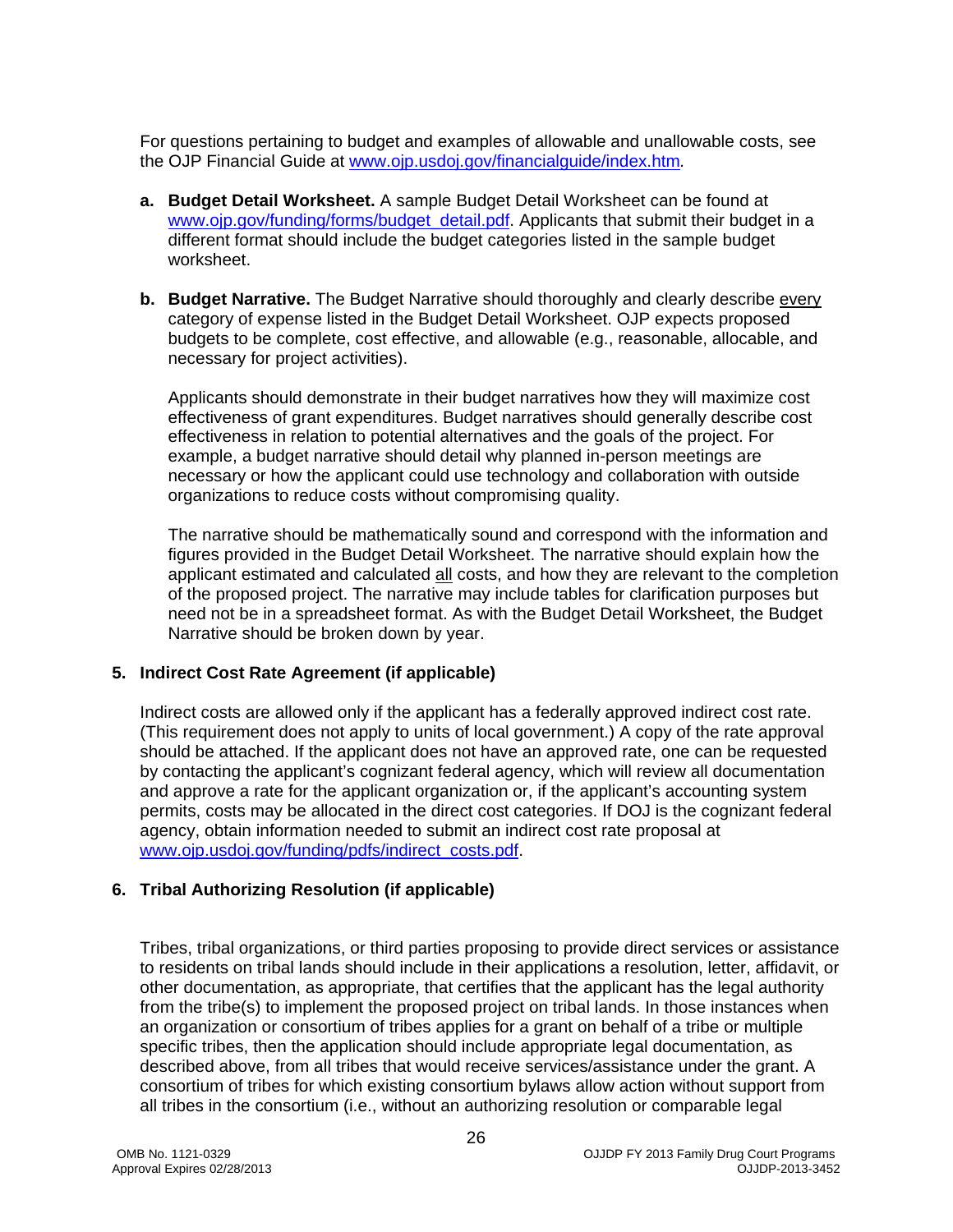documentation from each tribal governing body) may submit, instead, a copy of its consortium bylaws with the application.

Applicants that are unable to submit with the application a fully-executed (i.e., signed) copy of appropriate legal documentation, as described above, consistent with the applicable tribe's governance structure, should, at minimum, submit an unsigned, draft version of such legal documentation as part of its application (except in cases where, with respect to a tribal consortium applicant, consortium bylaws allow action without the support of all consortium member tribes). If selected for funding, OJJDP will make use of and access to funds contingent on receipt of the fully executed legal documentation.

#### <span id="page-26-0"></span>**7. Additional Attachments**

Applicants should submit the following information, as stipulated in the cited pages, as attachments to their application. While the materials listed below are not assigned specific point values, peer reviewers will, as appropriate, consider these items when rating applications. For example, reviewers will consider résumés and/or Letters of Support/Memoranda of Understanding when assessing "Capabilities/Competencies." Peer reviewers will not consider any additional information that the applicant submits other than that specified below.

**a. Applicant disclosure of pending applications.** Applicants are to disclose whether they have pending applications for federally funded assistance that include requests for funding to support the same project being proposed under this solicitation and that cover the identical cost items outlined in the budget narrative and worksheet in the application under this solicitation. The disclosure should include both direct applications for federal funding (e.g., applications to federal agencies) and indirect applications for such funding (e.g., applications to state agencies that will subaward federal funds).

OJP seeks this information to help avoid any inappropriate duplication of funding. Leveraging multiple funding sources in a complementary manner to implement comprehensive programs or projects is encouraged and is not seen as inappropriate duplication.

Applicants that have pending applications as described above are to provide the following information about applications submitted within the last 12 months:

- the federal or state funding agency
- the solicitation name/project name
- the point of contact information at the applicable funding agency.

| <b>Federal or State</b><br><b>Funding Agency</b> | <b>Solicitation</b><br><b>Name/Project Name</b> | Name/Phone/E-mail for Point of<br><b>Contact at Funding Agency</b> |
|--------------------------------------------------|-------------------------------------------------|--------------------------------------------------------------------|
| DOJ/COPS                                         | <b>COPS Hiring Program</b>                      | Jane Doe, 202/000-0000;<br>jane.doe@usdoj.gov                      |
|                                                  |                                                 |                                                                    |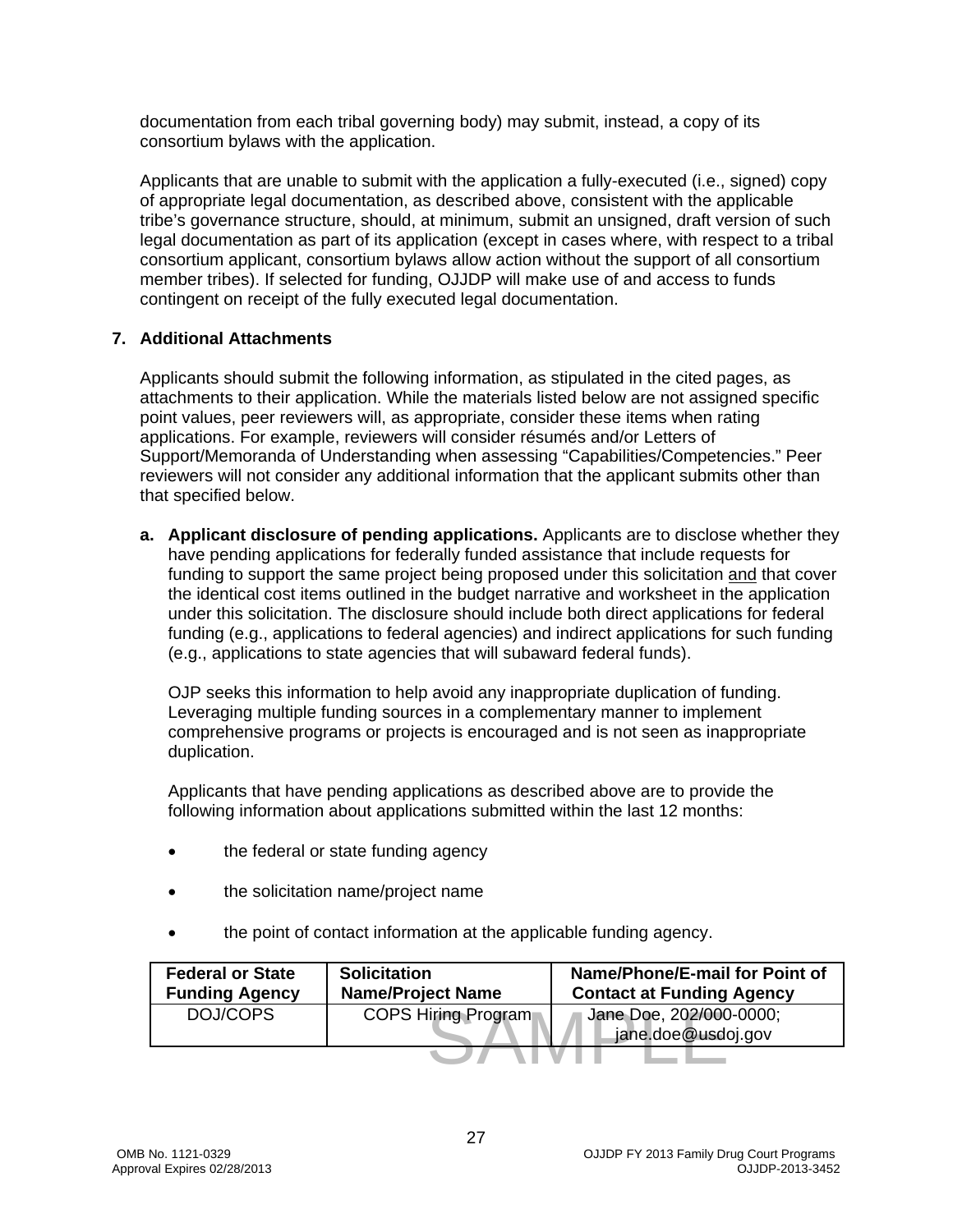|                | <b>HHS/</b> Substance  | <b>Drug Free Communities</b> | John Doe, 202/000-0000; |  |
|----------------|------------------------|------------------------------|-------------------------|--|
|                |                        |                              |                         |  |
|                | Abuse & Mental         | Mentoring Program/           | john.doe@hhs.gov        |  |
|                |                        |                              |                         |  |
|                | <b>Health Services</b> | North County Youth           |                         |  |
|                |                        |                              |                         |  |
| Administration |                        | <b>Mentoring Program</b>     |                         |  |
|                |                        |                              |                         |  |
|                |                        |                              |                         |  |

Applicants should include the table as a separate attachment, with the file name "Disclosure of Pending Applications," to their application. Applicants that do not have pending applications as described above are to include a statement to this effect in the separate attachment page. (e.g., "[Applicant Name] does not have pending applications submitted within the last 12 months for federally funded assistance that include requests for funding to support the same project being proposed under this solicitation and will cover the identical cost items outlined in the budget narrative and worksheet in the application under this solicitation.")

- **b. logic model** (see Logic Model, page 24)
- **c. timeline or milestone chart** (see Timeline, page 25)
- **d. résumés** of all key personnel
- **e. job descriptions** outlining roles and responsibilities for all key positions
- **f. letters of support/memoranda of understanding** from partner organizations (see Letters of Support/Memoranda of Understanding, page 25)
- **g. evidence of nonprofit status**, e.g., a copy of the tax exemption letter from the Internal Revenue Service, if applicable.
- **h. evidence of for-profit status**, e.g., a copy of the articles of incorporation, if applicable.

#### <span id="page-27-0"></span>**8. Other Standard Forms**

Additional forms that OJP may require in connection with an award are available on OJP's funding page at [www.ojp.usdoj.gov/funding/forms.htm.](http://www.ojp.usdoj.gov/funding/forms.htm) For successful applicants, receipt of funds may be contingent upon submission of all necessary forms. Note in particular the following forms:

- a. [Standard Assurances.](http://www.ojp.usdoj.gov/funding/forms/std_assurances.pdf)<sup>\*</sup> Applicants must read, certify, and submit this form in GMS prior to the receipt of any award funds.
- **b.** [Certifications Regarding Lobbying; Debarment, Suspension and Other Responsibility](http://www.ojp.usdoj.gov/funding/forms/certifications.pdf)  [Matters; and Drug-Free Workplace Requirements.](http://www.ojp.usdoj.gov/funding/forms/certifications.pdf) Applicants must read, certify, and submit in GMS prior to the receipt of any award funds.
- **c.** [Accounting System and Financial Capability Questionnaire.](http://www.ojp.usdoj.gov/funding/forms/financial_capability.pdf) Any applicant (other than an individual) that is a non-governmental entity and has not received any award from OJP within the past 3 years, must download, complete, and submit this form.

\*These OJP Standard Assurances and Certifications are forms that applicants accept in GMS. They are not additional forms to be uploaded at the time of application submission.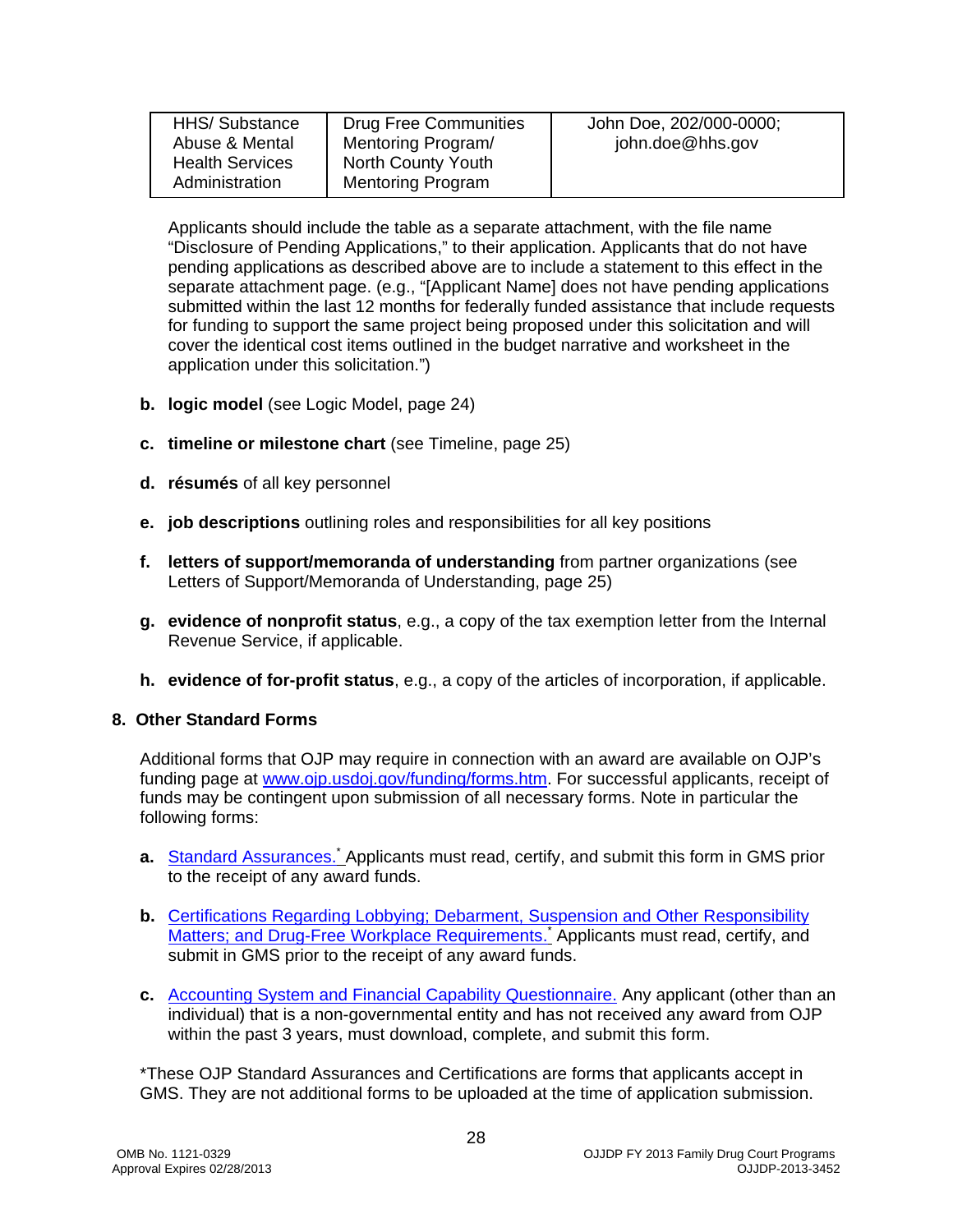### <span id="page-28-0"></span>**Selection Criteria**

The following five selection criteria will be used to evaluate each application, with the different weight given to each based on the percentage value listed after each individual criteria. For example, the first criteria, Statement of the Problem, is worth 15 percent of the entire score in the application review process.

- 1. Abstract (5 percent)
- 2. Statement of the Problem (15 percent)
- 3. Goals, Objectives, and Performance Measures (20 percent)
- 4. Project Design and Implementation (40 percent)
- 5. Capabilities and Competencies (10 percent)
- 6. Budget: complete, cost effective, and allowable (e.g., reasonable, allocable, and necessary for project activities) Budget narratives should generally demonstrate how applicants will maximize cost effectiveness of grant expenditures. Budget narratives should demonstrate cost effectiveness in relation to potential alternatives and the goals of the project.<sup>[1](#page-2-3)</sup> (10 percent)

See What an Application Is Expected To Include, page 15, for the criteria that the peer reviewers will use to evaluate applications.

### <span id="page-28-1"></span>**Review Process**

OJP is committed to ensuring a fair and open process for awarding grants. OJJDP reviews the application to make sure that the information presented is reasonable, understandable, measurable, and achievable, as well as consistent with the solicitation.

Peer reviewers will review the applications submitted under this solicitation that meet basic minimum requirements. OJJDP may use either internal peer reviewers, external peer reviewers, or a combination, to review the applications under this solicitation. An external peer reviewer is an expert in the subject matter of a given solicitation who is NOT a current DOJ employee. An internal reviewer is a current DOJ employee who is well-versed or has expertise in the subject matter of this solicitation. Applications that meet basic minimum requirements will be evaluated, scored, and rated by a peer review panel. Peer reviewers' ratings and any resulting recommendations are advisory only. In addition to peer review ratings, considerations for award recommendations and decisions may include, but are not limited to, underserved populations, geographic diversity, strategic priorities, past performance, and available funding.

The Office of the Chief Financial Officer, in consultation with OJJDP, conducts a financial reviews of applications for potential discretionary awards to evaluate the fiscal integrity and financial capability of applicants; examines proposed costs to determine if the Budget Detail Worksheet and Budget Narrative accurately explain project costs; and determines whether costs are reasonable, necessary, and allowable under applicable federal cost principles and agency regulations.

Absent explicit statutory authorization or written delegation of authority to the contrary, all final award decisions will be made by the Assistant Attorney General, who also may give

<span id="page-28-2"></span> $1$  Generally speaking, a reasonable cost is a cost that, in its nature or amount, does not exceed that which would be incurred by a prudent person under the circumstances prevailing at the time the decision was made to incur the costs.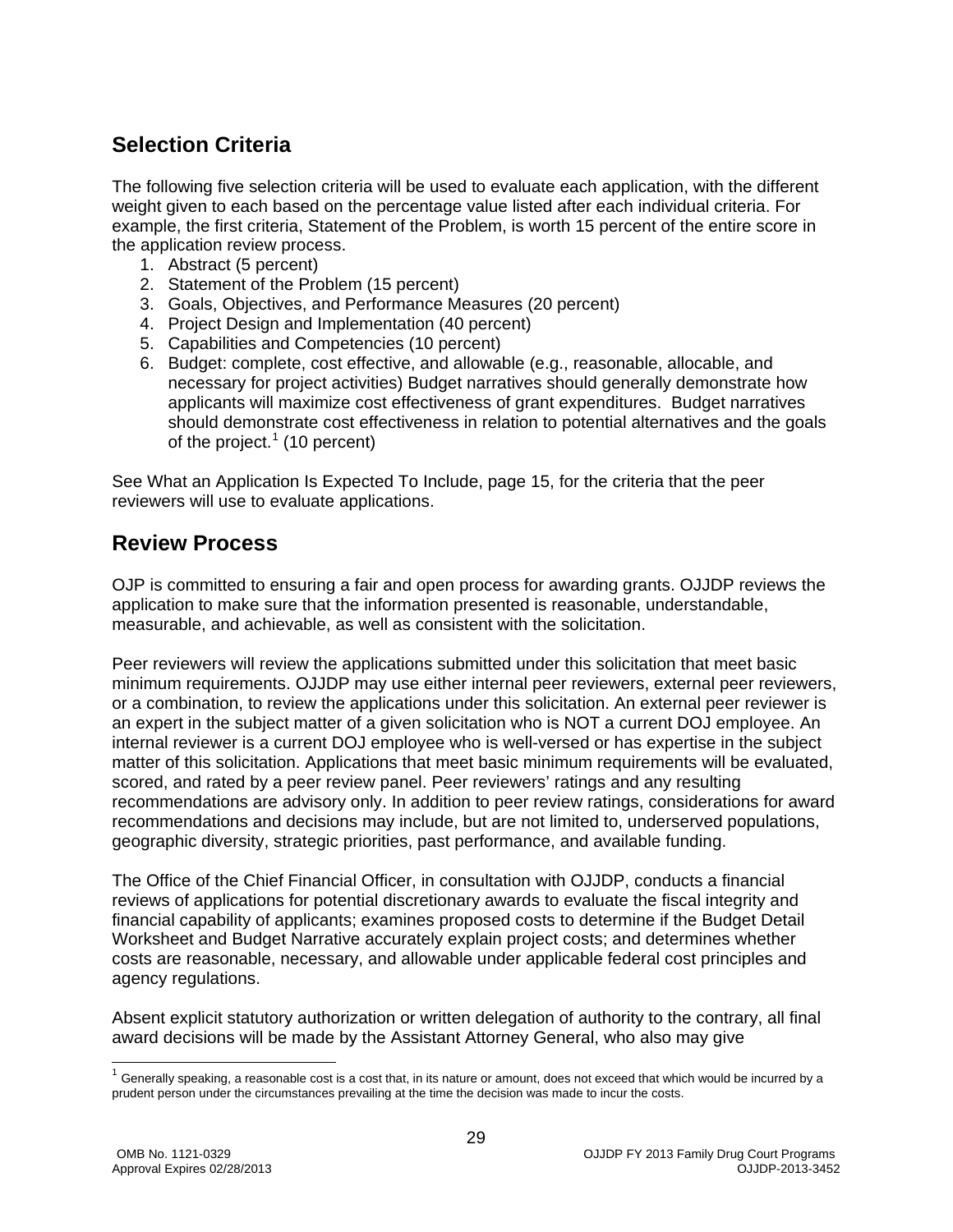consideration to factors including, but not limited to, underserved populations, geographic diversity, strategic priorities, past performance, and available funding when making awards.

### <span id="page-29-0"></span>**Additional Requirements**

Applicants selected for awards must agree to comply with additional legal requirements upon acceptance of an award. OJP strongly encourages applicants to review the information pertaining to these additional requirements prior to submitting an application. Additional information for each requirement can be found at www.oip.usdoi.gov/funding/other\_requirements.htm.

- [Civil Rights Compliance](http://www.ojp.usdoj.gov/about/ocr/statutes.htm)
- Faith-Based and Other Community Organizations
- **Confidentiality**
- Research and the Protection of Human Subjects
- Anti-Lobbying Act
- Financial and Government Audit Requirements
- National Environmental Policy Act (NEPA)
- DOJ Information Technology Standards (if applicable)
- Single Point of Contact Review
- Non-Supplanting of State or Local Funds
- Criminal Penalty for False Statements
- Compliance with [Office of Justice Programs Financial Guide](http://www.ojp.gov/financialguide/index.htm)
- Suspension or Termination of Funding
- Nonprofit Organizations
- For-Profit Organizations
- Government Performance and Results Act (GPRA)
- Rights in Intellectual Property
- Federal Funding Accountability and Transparency Act of 2006 (FFATA)
- Awards in Excess of \$5,000,000 Federal Taxes Certification Requirement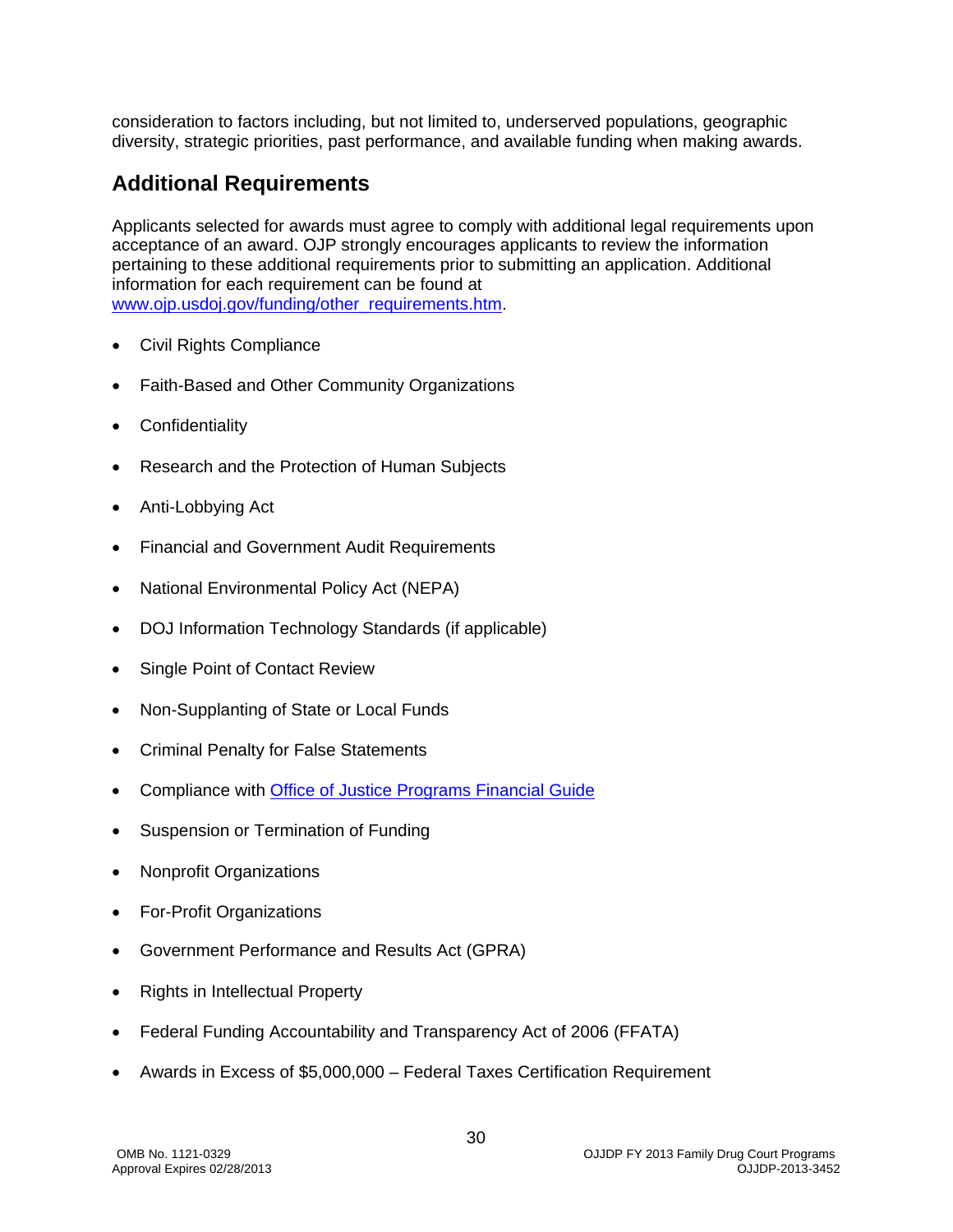- Policy and Guidance for Conference Approval, Planning, and Reporting
- OJP Training Guiding Principles for Grantees and Subgrantees

### <span id="page-30-0"></span>**How to Apply**

Applicants must submit applications through Grants.gov. Applicants must first register with Grants.gov, a "one-stop storefront" to find federal funding opportunities and apply for funding, to submit an application. Find complete instructions on how to register and submit an application at [www.Grants.gov.](http://www.grants.gov/) Applicants that experience technical difficulties during this process should call the Grants.gov Customer Support Hotline at **800**-**518**-**4726** or **606–545–5035**, 24 hours a day, 7 days a week, except federal holidays. Registering with Grants.gov is a one-time process; however, **processing delays may occur, and it can take several weeks** for first-time registrants to receive confirmation and a user password. OJP encourages applicants to **register several weeks before** the application submission deadline. In addition, OJP urges applicants to submit applications 72 hours prior to the application due date to allow time to receive validation messages or rejection notifications from Grants.gov, and to correct in a timely fashion any problems that may have caused a rejection notification.

**Note:** OJJDP encourages all prospective applicants to sign up for Grants.gov e-mail notifications regarding this solicitation. If this solicitation is cancelled or modified, individuals who sign up with Grants.gov for e-mail updates will be notified.

All applicants are required to complete the following steps:

- **1. Acquire a DUNS number.** In general, the Office of Management and Budget requires that all applicants (other than individuals) for federal funds include a DUNS number in their applications for a new award or a supplement to an existing award. A DUNS number is a unique nine-digit sequence recognized as the universal standard for identifying and differentiating entities receiving federal funds. The identifier is used for tracking purposes and to validate address and point of contact information for federal assistance applicants, recipients, and subrecipients. The DUNS number will be used throughout the grant life cycle. Obtaining a DUNS number is a free, one-time activity. Call Dun and Bradstreet at 866–705–5711 to obtain a DUNS number or apply online at [www.dnb.com.](http://www.dnb.com/) A DUNS number is usually received within 1-2 business days.
- **2. Acquire registration with the System for Award Management (SAM).** SAM replaces the Central Contractor Registration (CCR) database as the repository for standard information about federal financial assistance applicants, recipients, and subrecipients. OJP requires all applicants (other than individuals) for federal financial assistance to maintain current registrations in the SAM database. Applicants must register in SAM to successfully register in Grants.gov. (Previously, organizations that had submitted applications via Grants.gov were registered with CCR, as it was a requirement for Grants.gov registration. SAM registration replaces CCR as a pre-requisite for Grants.gov registration.) Applicants must **update or renew their SAM registration annually** to maintain an active status.

Applicants that were previously registered in the CCR database must, at a minimum:

• Create a SAM account.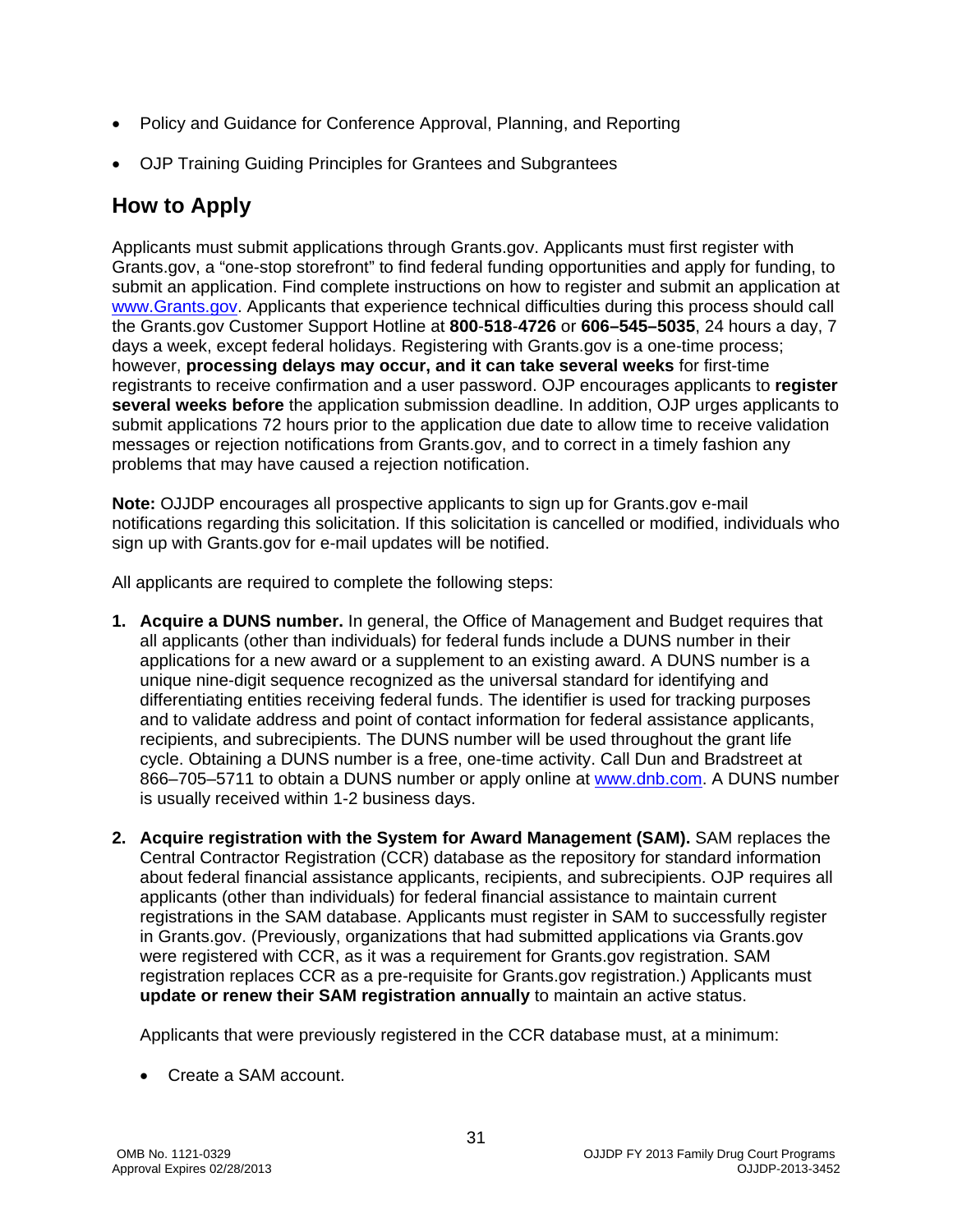• Log into SAM and migrate permissions to the SAM account (all the entity registrations and records should already have been migrated).

Applicants that were not previously registered in the CCR database must register in SAM prior to registering in Grants.gov. Information about SAM registration procedures can be accessed at [www.sam.gov.](https://www.sam.gov/portal/public/SAM/?portal:componentId=1f834b82-3fed-4eb3-a1f8-ea1f226a7955&portal:type=action&interactionstate=JBPNS_rO0ABXc0ABBfanNmQnJpZGdlVmlld0lkAAAAAQATL2pzZi9uYXZpZ2F0aW9uLmpzcAAHX19FT0ZfXw**)

- **3. Acquire an Authorized Organization Representative (AOR) and a Grants.gov username and password**. Complete the AOR profile on Grants.gov and create a username and password. Applicants must use their organization's DUNS number to complete this step. For more information about the registration process, go to [www.grants.gov/applicants/get\\_registered.jsp.](http://www.grants.gov/applicants/get_registered.jsp)
- **4. Acquire confirmation for the AOR from the E-Business Point of Contact (E-Biz POC).**  The E-Biz POC at the applicant organization must log into Grants.gov to confirm the applicant organization's AOR. An organization can have more than one AOR.
- **5. Search for the funding opportunity on Grants.gov.** Use the following identifying information when searching for the funding opportunity on Grants.gov. The Catalog of Federal Domestic Assistance number for this solicitation is 16.585, titled *"*Drug Court Discretionary Grant Program*,"* and the funding opportunity number is OJJDP-2013-3452.
- **6. Select the correct Competition ID.** Some OJP solicitations posted to Grants.gov contain multiple purpose areas, denoted by the individual Competition ID. If applying to a solicitation with multiple Competition IDs, select the appropriate Competition ID for the intended purpose area of the application.
	- Category 1: Implementation Grants. **Competition ID: OJJDP-2013-3462**
	- Category 2: Enhancement Grants. **Competition ID: OJJDP-2013-3465**
- **7. Complete the Disclosure of Lobbying Activities.** All applicants must complete this information. Applicants that expend any funds for lobbying activities must provide the detailed information requested on the form, *Disclosure of Lobbying Activities* (SF-LLL). Applicants that do not expend any funds for lobbying activities should enter "N/A" in the required highlighted fields.
- **8. Follow the directions in Grants.gov to submit an application consistent with this**  solicitation. Within 24–48 hours after submitting the electronic application, the applicant should receive an e-mail validation message from Grants.gov. The message will state whether the application has been received and validated, or rejected due to errors, with an explanation. **Important:** OJP urges applicants to submit applications **at least 72 hours prior** of the application due date to allow time to receive validation messages or rejection notifications from Grants.gov, and to correct in a timely fashion any problems that may have caused a rejection notification.

**Note: Grants.gov permits the use of specific characters in names of attachment files. Valid file names may include only the following characters: A-Z, a-z, 0-9, underscore (\_), hyphen (-), space, and period. Grants.gov will forward the application to OJP's Grants Management System (GMS). GMS does not accept executable file types as application attachments**. These disallowed file types include, but are not limited to, the following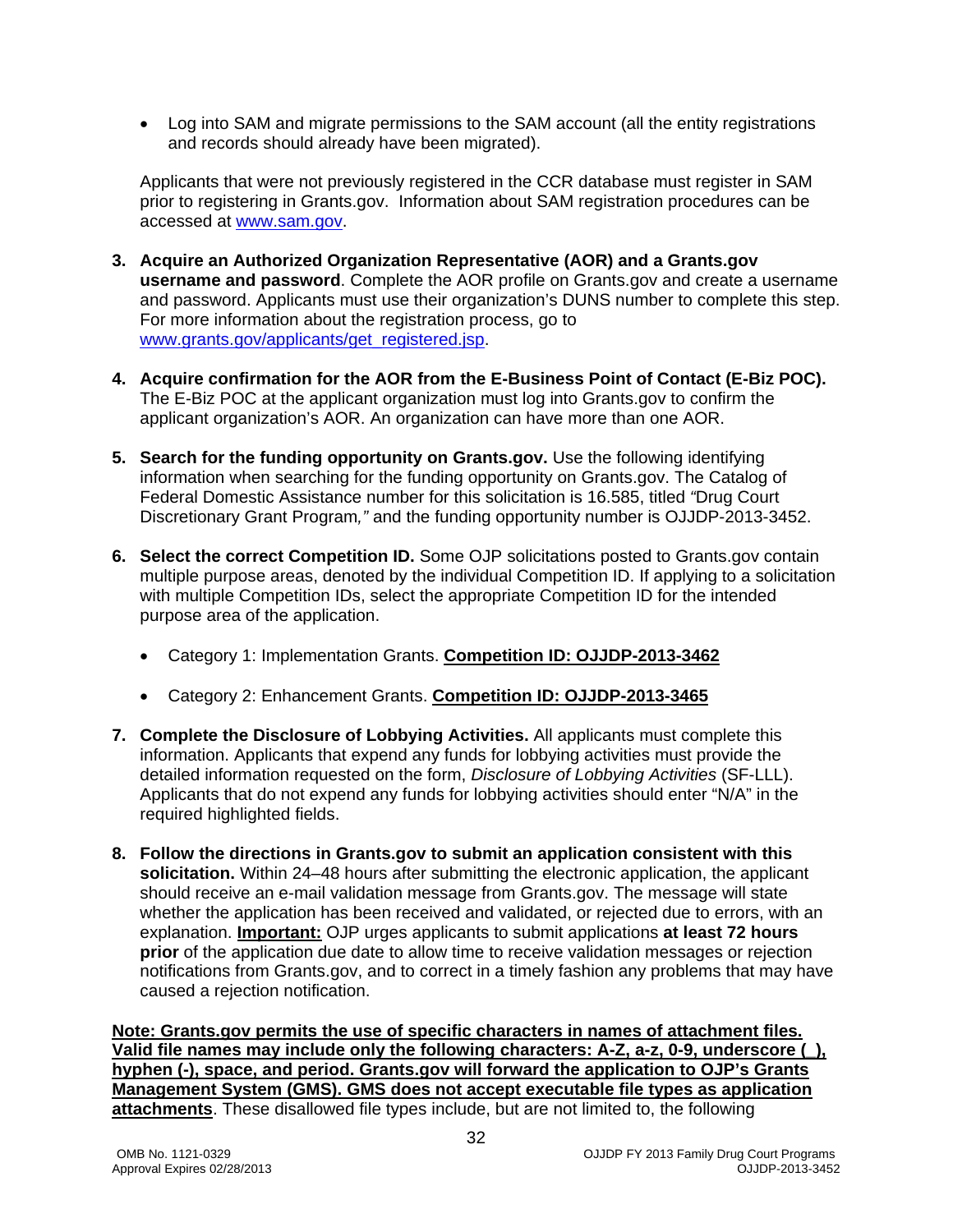extensions: ".com," ".bat," ".exe," ".vbs," ".cfg," ".dat," ".db," ".dbf," ".dll," ".ini," ".log," ".ora," ".sys," and ".zip."

**Note: Duplicate Applications.** If an applicant submits multiple versions of an application, OJJDP will review the most recent version submitted.

#### **Experiencing Unforeseen Grants.gov Technical Issues**

Applicants that experience unforeseen Grants.gov technical issues that prevent them from submitting their application by the deadline must e-mail the Justice Information Center (see Page 1 for contact information) **within 24 hours after the application deadline** and request approval to submit their application. The e-mail must describe the technical difficulties, and include a timeline of the applicant's submission efforts, the complete grant application, the applicant's DUNS number, and any Grants.gov Help Desk or SAM tracking number(s). **Note: OJJDP does not automatically approve requests***.* After the program office reviews the submission, and contacts the Grants.gov or SAM Help Desks to validate the reported technical issues, OJP will inform the applicant whether the request to submit a late application has been approved or denied. If the technical issues reported cannot be validated, OJP will reject the application as untimely.

The following conditions are not valid reasons to permit late submissions: (1) failure to register in sufficient time, (2) failure to follow Grants.gov instructions on how to register and apply as posted on its Web site, (3) failure to follow each instruction in the OJP solicitation, and (4) technical issues with the applicant's computer or information technology environment, including firewalls.

**Notifications regarding known technical problems with Grants.gov, if any, are posted at the top of the OJP funding Web page at [www.ojp.usdoj.gov/funding/solicitations.htm.](http://www.ojp.gov/funding/solicitations.htm)**

### <span id="page-32-0"></span>**Provide Feedback to OJP on This Solicitation**

To help OJP improve its application and award processes, we encourage applicants to provide feedback on this solicitation, the application submission process, and/or the application review/peer review process. Feedback may be provided to [OJPSolicitationFeedback@usdoj.gov.](mailto:OJPSolicitationFeedback@usdoj.gov)

**IMPORTANT:** This e-mail is for feedback and suggestions only. OJP does **not** send replies from this mailbox. If you have specific questions on any program or technical aspect of the solicitation, **you must** directly contact the appropriate number or e-mail listed on the front of this solicitation document. These contacts are provided to ensure that you can directly reach an individual who can address your specific questions in a timely manner.

If you are interested in being a reviewer for other OJP grant applications, e-mail your resume to [ojppeerreview@lmbps.com.](mailto:ojppeerreview@lmbps.com) The OJP Solicitation Feedback e-mail account will not forward your resume. **Note:** Neither you nor anyone else from your organization can be a peer reviewer in a competition in which you or your organization have submitted an application.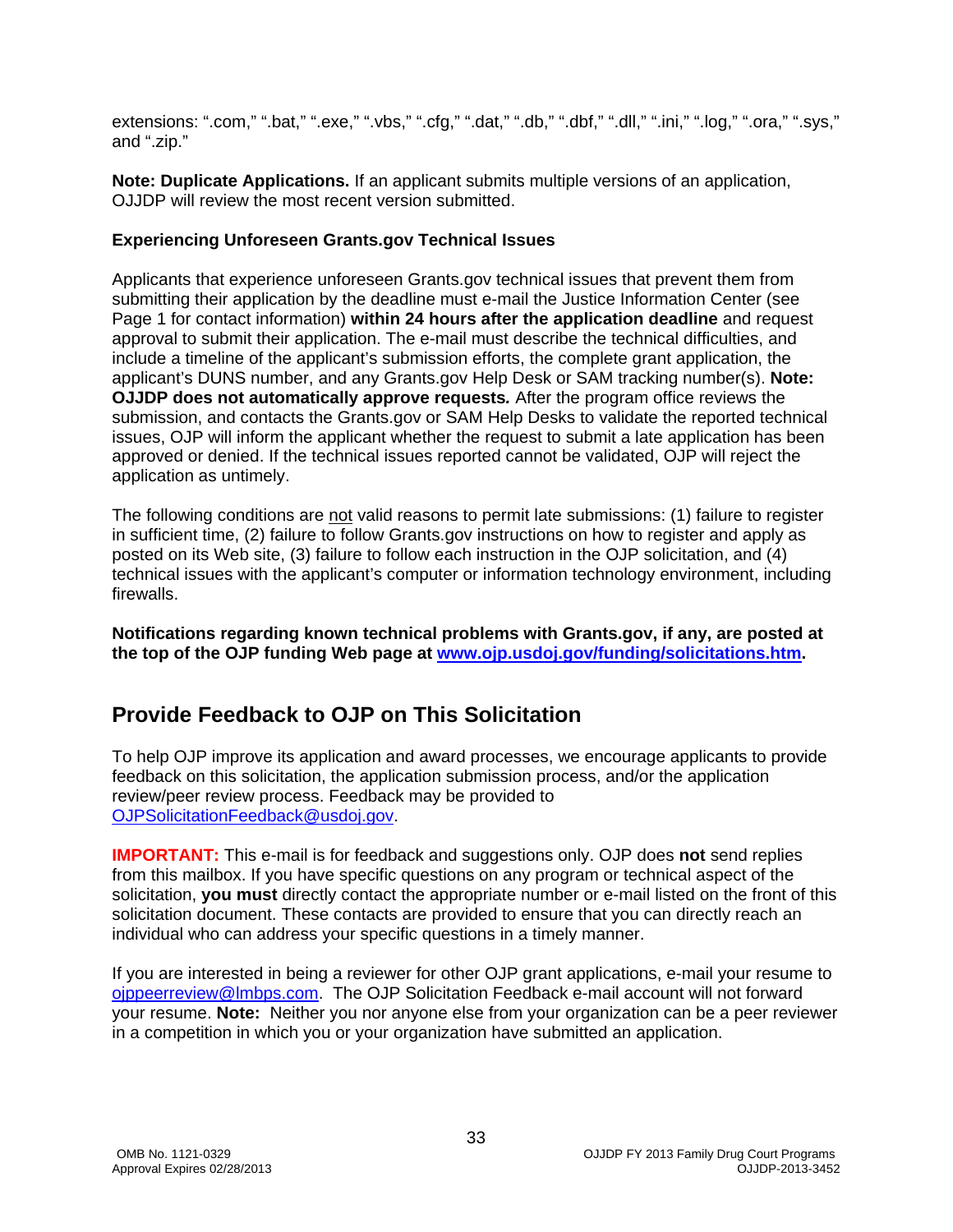### <span id="page-33-0"></span>**Appendix A: Key Components of Drug Courts**

In January 1997, the Drug Courts Program Office (DCPO) released *Defining Drug Courts: The Key Components,* which describes the 10 key components of a drug court and provides performance benchmarks for each component. It was developed through a cooperative agreement between DCPO and the National Association of Drug Court Professionals, which convened the Drug Court Standards Committee. The committee comprised drug court practitioners throughout the nation and included judges, prosecutors, defense attorneys, treatment providers, pretrial services officers, and probation officers. The Conference of Chief Justices, the Conference of State Court Administrators, and several states have adopted the following key components. The report is available online at www.ojp.usdoj.gov/BJA/grant/DrugCourts/DefiningDC.pdf.

#### **Ten Key Components of a Drug Court**

- 1. Drug courts integrate alcohol and other drug treatment services with justice system case processing.
- 2. Using a non-adversarial approach, prosecution and defense counsel promote public safety while protecting participants' due process rights.
- 3. Eligible participants are identified early and promptly placed in the drug court program.
- 4. Drug courts provide access to a continuum of alcohol, drug, and related treatment and rehabilitation services.
- 5. Abstinence is monitored by frequent alcohol and other drug testing.
- 6. A coordinated strategy governs drug court responses to participants' compliance.
- 7. Ongoing judicial interaction with each drug court participant is essential.
- 8. Monitoring and evaluation measure the achievement of program goals and gauge effectiveness.
- 9. Continuing interdisciplinary education promotes effective drug court planning, implementation, and operations.
- 10. Forging partnerships among drug courts, public agencies, and community-based organizations generates local support and enhances drug court program effectiveness.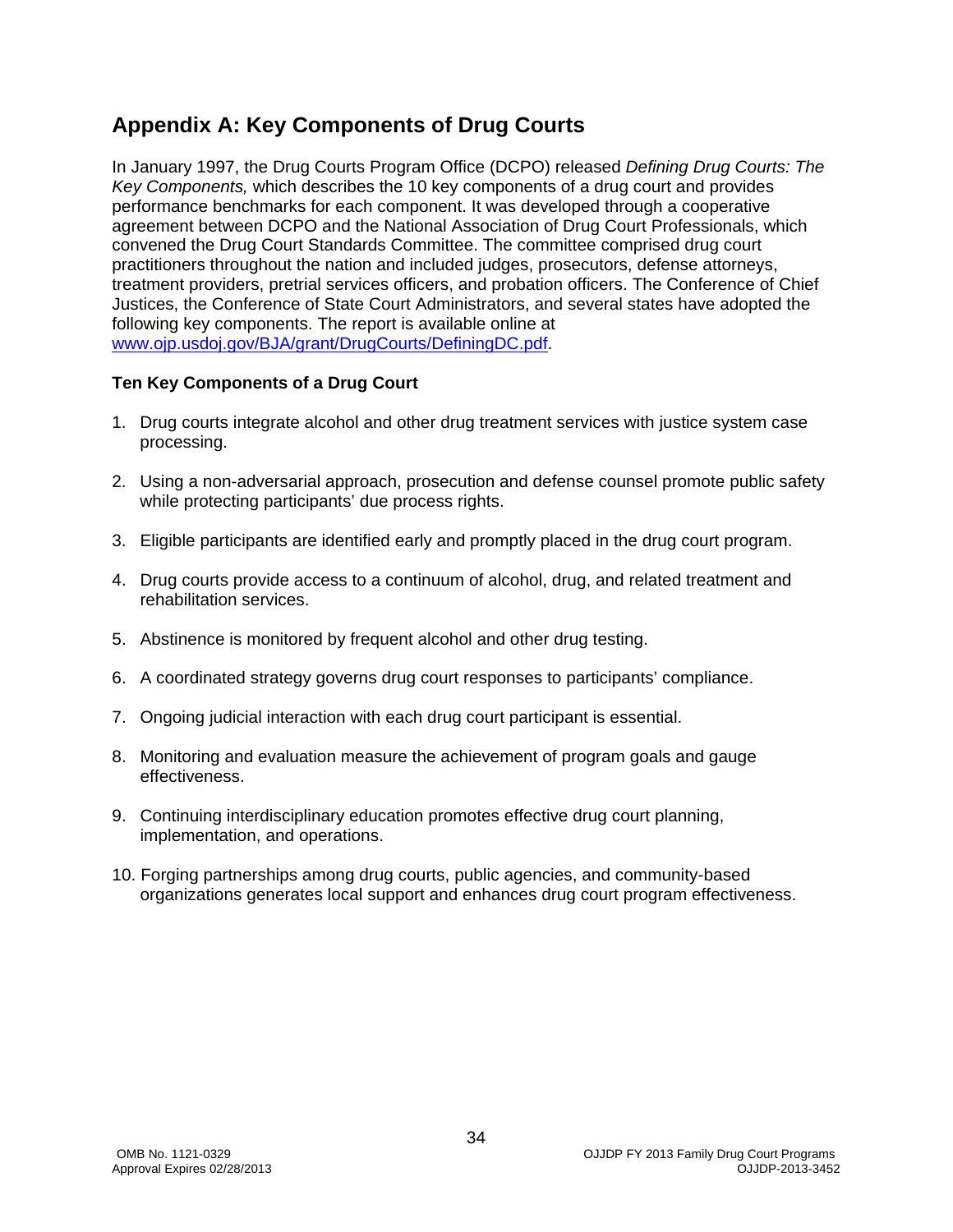### <span id="page-34-0"></span>**Appendix B: Common Characteristics of Family Dependency Treatment Courts[2](#page-28-2)**

- 1. Integrated a focus on the permanency, safety, and welfare of abused and neglected children with the needs of the parents.
- 2. Intervened early to involve parents in developmentally appropriate, comprehensive services with increased judicial supervision.
- 3. Adopted a holistic approach to strengthening family function.
- 4. Used individualized case planning based on comprehensive assessment.
- 5. Ensured legal rights, advocacy, and confidentiality for parents and children.
- 6. Scheduled regular staffing and judicial court reviews.
- 7. Implemented a system of graduated sanctions and incentives.
- 8. Operated within the mandates of the Adoption and Safe Families Act of 1997 and the Indian Child Welfare Act of 1979.
- 9. Relied on judicial leadership for both planning and implementing the court.
- 10. Made a commitment to measuring program outcomes.
- 11. Planned for program sustainability.
- 12. Strived to work as a collaborative, nonadversarial team supported by cross training.
- 13. Integrated a focus on the permanency, safety, and welfare of abused and neglected children and the needs of their parents.

 <sup>2</sup> Bureau of Justice Assistance. 2004. *Family Dependency Treatment Courts: Addressing Child Abuse and Neglect Cases Using the Drug Court Model*. Washington, DC: U.S. Department of Justice, Office of Justice Programs, Bureau of Justice Assistance.